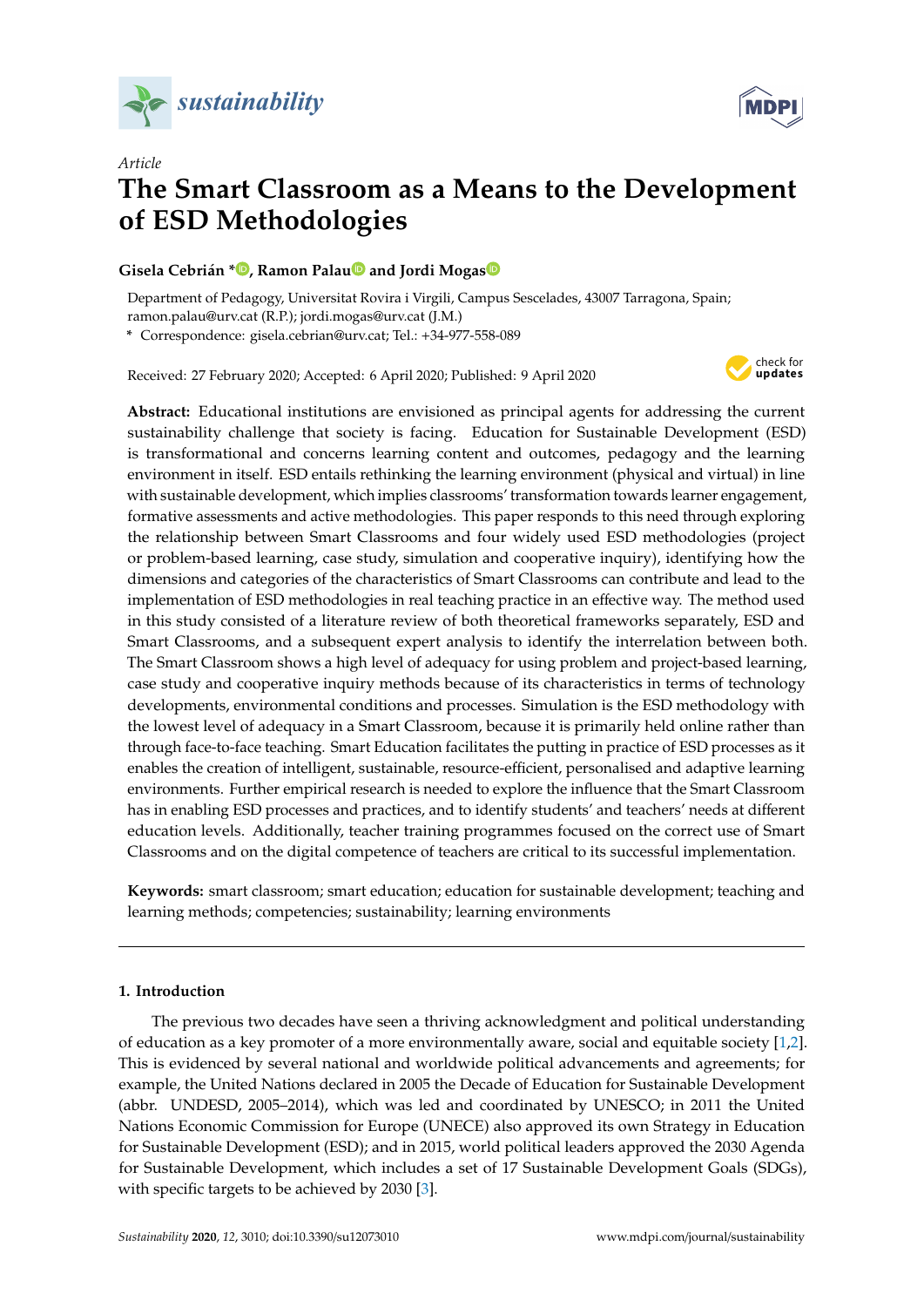The proclamation of the UNDESD in 2005 catalysed the integration of the ESD principles into all levels of education [\[1\]](#page-13-0). Educational institutions are envisioned as principal agents for tackling the sustainable development goal that humanity is confronting, where interdisciplinarity, transdisciplinarity and innovative action are essential [\[2](#page-13-1)[,4\]](#page-13-3). The educational programme, teaching methods, the structure and functioning of infrastructures and resources, and the existing values and beliefs within the organization are intrinsic elements of education; this implies that integrating ESD needs a holistic change affecting the whole educational institution, and concerns the content, students' results, teaching methods and the organisation of the classroom, instead of the adding of supplementary topics or themes on sustainability into existing subjects and educational programmes [\[5,](#page-13-4)[6\]](#page-13-5).

Therefore, ESD involves reconsidering the physical and virtual learning space in line with sustainable development, which implies classrooms' transformation towards learner engagement, formative assessments and active methodologies. In this context, Smart Education gains force as a means to put in practice ESD processes as it enables the creation of intelligent, personalised and adaptive learning environments [\[7\]](#page-13-6). Smart Education is critical to the Smart Learning Environments because it reduces students' cognitive load, and enables sense making and ontological construction amongst students [\[7\]](#page-13-6).

In relation to Smart Learning Environments, there is an increasing interest to boost Smart Classrooms and their potentialities. Smart Classrooms are educative spaces endowed with technology in different senses, from the incorporation of digital devices and learning software to the inclusion of sensor networks that help with tracking classroom processes, gathering data and offering insights to help decision making for better and faster learning, to provide more convenient teaching and learning conditions for educators and students. Thus, it seems clear that technology must be adapted to pedagogical aspects, giving response to educational needs rather than being included as a merely innovative but unconnected solution. Adapting environmental conditions such as lighting, acoustics and air quality control are also an inner part of the Smart Classroom core definition, as these factors have a direct impact on learners, in terms of comfort and well-being and, as a consequence, on their performance.

This paper responds to the need to rethink learning environments in order to facilitate the integration of ESD methodologies at any educational level (Primary, Secondary and Higher Education), through determining the relationship between Smart Classrooms and four widely used ESD methodologies (project or problem-based learning; case study; simulation and cooperative inquiry), identifying how the dimensions and categories of characteristics of Smart Classrooms can contribute and lead to the implementation of ESD methodologies in real teaching practice in an effective way. The proposed reference characterisation of Smart Learning Environments and Smart Classrooms developed by Palau and Mogas was used to conduct the analysis (see Section [2\)](#page-4-0). This work grouped the characteristics of Smart Classrooms into a set of categories included in three main dimensions: technology, environmental conditions and processes. Therefore, an expert analysis was conducted to explore the relationship between Smart Classrooms and ESD methodologies. In this analysis four ESD teaching and learning methods were selected and examined for each of the eight categories identified in the Smart Classroom to establish its the level or degree of adequacy for each method. The relationships and the potentialities offered by Smart Classrooms drawn in this study can be suitable and transferable to any education level: from pupils of first to eighth grade, to bachelor and master students.

In the second section of this paper, the ESD rationale and teaching and learning approaches are outlined. We focus on four methodologies that have been widely used and recognised in the literature as to lead to the development of sustainability competencies: project or problem-based learning, case study, simulation and cooperative inquiry. In the third section, Smart Learning Environments and Smart Classrooms are conceptualised according to their three main dimensions: technology, environmental factors and the processes developed. In the fourth section, the method and processes followed to conduct this study and the expert analysis are outlined. In the fifth section, the contribution of the Smart Classroom to ESD is explored, establishing the relationship between the dimensions and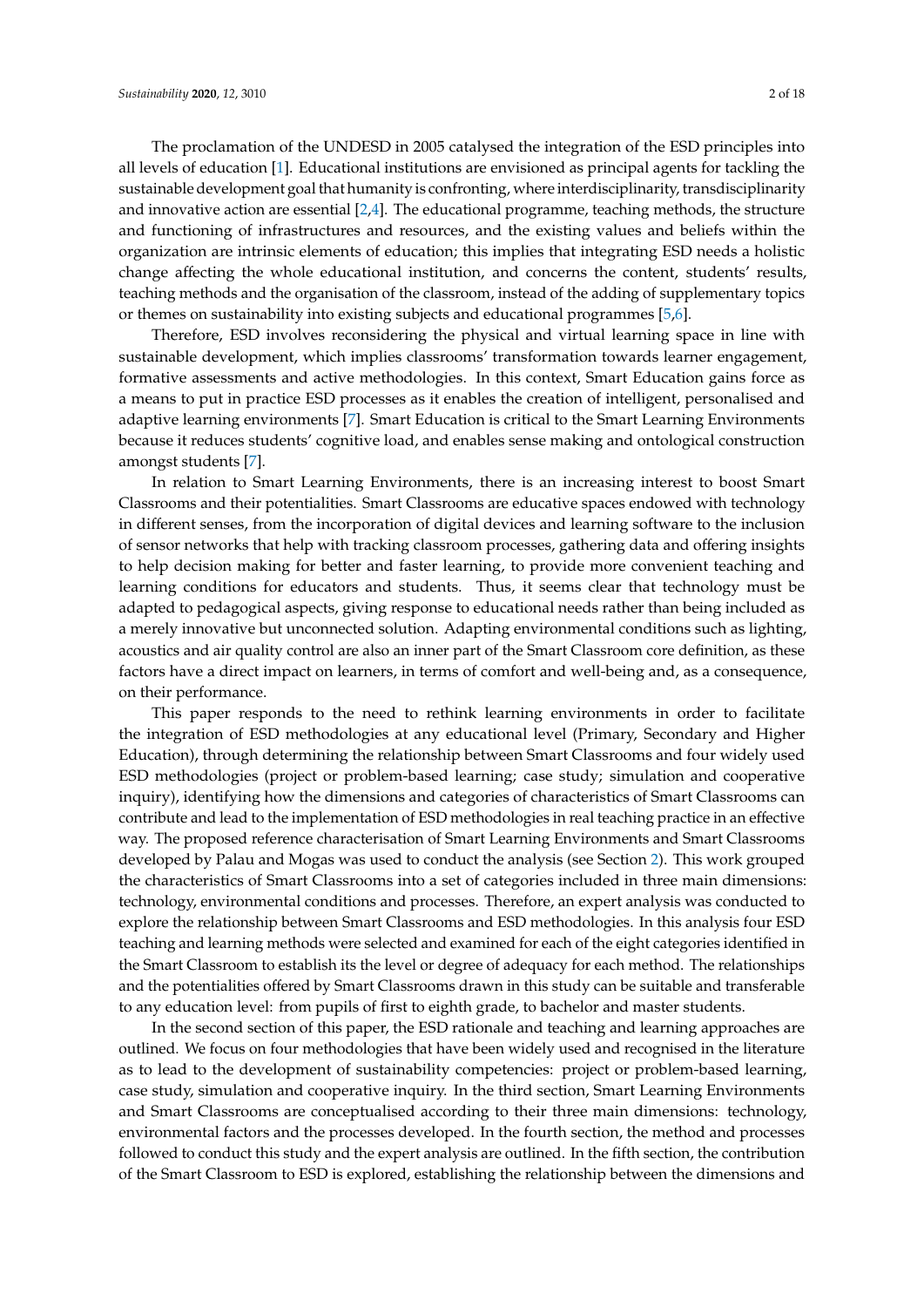characteristics of both. Suggestions on how Smart Classroom dimensions contribute to the performance and development of ESD methodologies are also provided. The final section of this work is devoted to presenting the main conclusions and six key implications for action to create learning environments that assist the progress of ESD.

## *1.1. Education for Sustainable Development*

# 1.1.1. What Is Education for Sustainable Development (ESD)?

The relevance of education in creating sustainable communities based on social justice, equity and sustainability has been acknowledged nationally and internationally, by agencies like the United Nations, UNESCO and UNECE, which have approved numerous schemes and action plans over the last two decades [\[2,](#page-13-1)[8,](#page-13-7)[9\]](#page-13-8). The declaration of the UNDESD (2005–2014), led by UNESCO, acted as a promoter of the integration of sustainability within different educational contexts and levels to address, from an educational standpoint, the global challenges that current society is confronted with. Additionally, the Sustainable Development Goals (SDGs) agreed by the international community in the United Nations recognise the importance of education, by determining a specific SDG on Quality Education (SDG 4) and by defining a set of targets and indicators that should to be achieved by 2030 [\[3\]](#page-13-2). Target 4.7 of SDG 4 specifically focuses on ESD and the knowledge of and skills in sustainability that have to be developed amongst all type of learners to create global citizens that can actively contribute to a more sustainable society, including gender equality, sustainable consumption, human rights, cultural diversity and peace and democracy [\[9\]](#page-13-8).

ESD has to be understood as a transformative learning process towards sustainability, which is based on innovative teaching and learning practices, a diversity of methods, problem-based learning, critical reflection, the appraisal and clarification of self-values and existing conceptions, and contextand action-based learning [\[10](#page-13-9)[,11\]](#page-13-10). ESD embraces, as its core, the capacity to think in alternative futures or scenarios, critical and creative thinking, collaboration, participatory decision-making processes, partnerships, active and participatory learning, interdisciplinarity and systems thinking [\[12\]](#page-13-11).

Emerging research has focused on defining the conceptual or theoretical frameworks of sustainability competencies and learning outcomes that need to be nurtured in students through formal education programmes in order to promote sustainability literate citizens [\[13](#page-13-12)[–16\]](#page-14-0). Different studies have focused on defining and conceptualising sustainability competencies' frameworks. For example, Rieckmann [\[17\]](#page-14-1) led a Delphi study in which ESD experts contributed to identify core sustainability competencies, such as systems thinking, critical and anticipatory thinking. Moreover, Lozano, Merrill, Sammalisto, et al. [\[18\]](#page-14-2), in a recently conducted literature review, have come up with an integrative framework composed of twelve sustainability competencies, namely: systems thinking; interdisciplinarity; anticipatory competence; values and ethics; critical thinking and appraisal; interpersonal competence; intrapersonal competence, including empathy; communication skills; strategic thinking and planning; personal engagement; evaluation skills; and dealing with uncertainty and resilience. Wiek, Withycombe and Redman [\[16\]](#page-14-0) also created an integrative framework on sustainability research competencies. Through the reviewing of existing research and frameworks, they identified five key sustainability competencies, which correspond to "systems-thinking competence, anticipatory competence, normative competence, strategic competence, and interpersonal competence" [\[16\]](#page-14-0) (p. 205).

Further research in ESD has also explored and nailed down sustainability competencies in different professional contexts, making the effort to contextualise these competencies for different subject areas and professions such as engineering [\[19\]](#page-14-3) and education [\[13](#page-13-12)[,20\]](#page-14-4). Likewise, international organisations like UNESCO [\[1](#page-13-0)[,9\]](#page-13-8), UNECE [\[21\]](#page-14-5) and accreditation agencies [\[22\]](#page-14-6) have made plausible the significance of establishing subject-specific frameworks on sustainability competencies and learning outcomes. In a recent UNESCO publication, a set of learning purposes for each of the 17 Sustainable Development Goals of the 2030 Agenda for Sustainable Development are outlined [\[9\]](#page-13-8).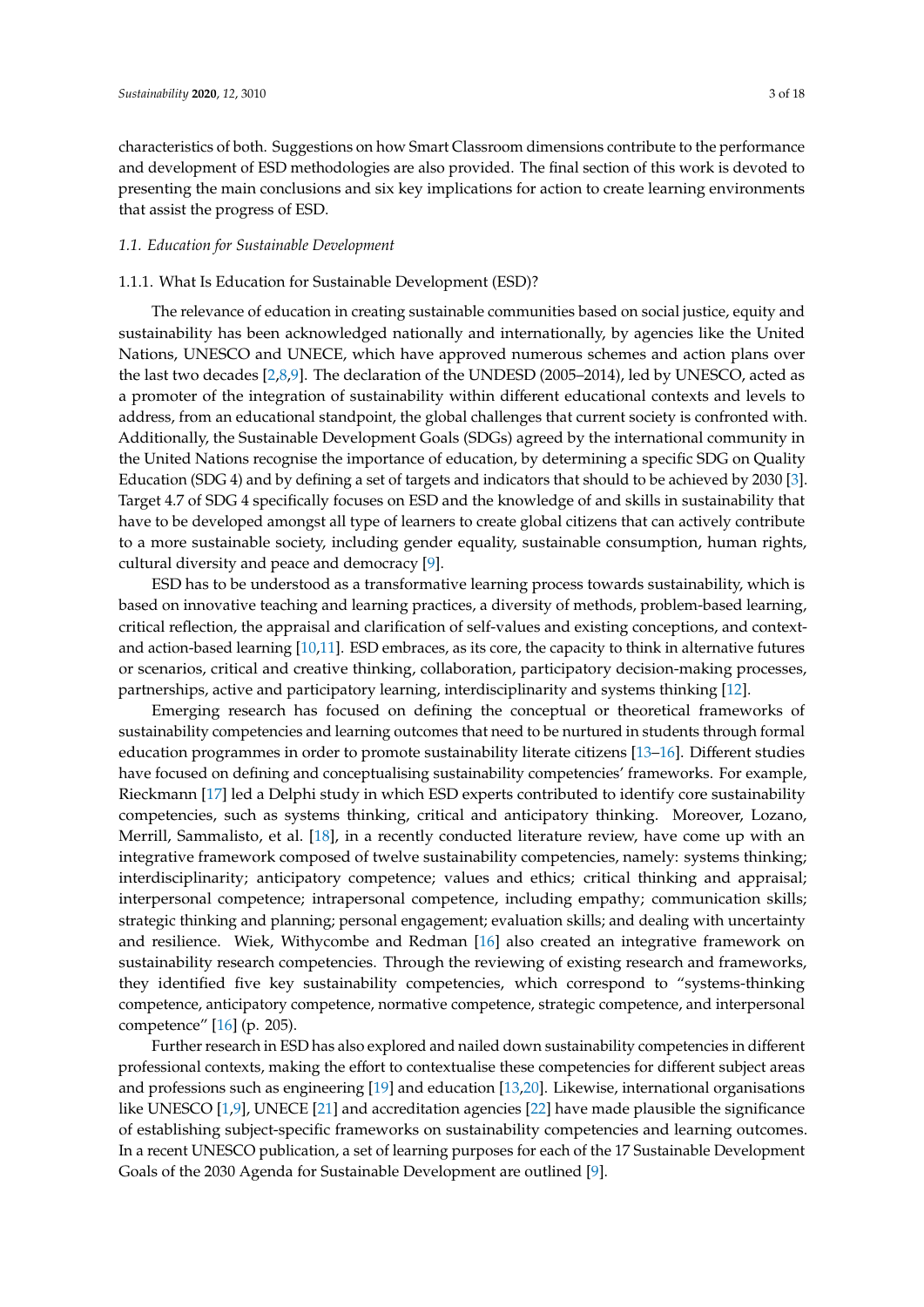In terms of the processes of evaluating sustainability competencies, the importance of context-based assessment tools is emphasised, including a diverse range of instruments, from summative to formative assessments, comprising self- and peer-evaluation. Questionnaires are most widely used, while emerging literature presents reflective diaries, conceptual maps, interviews, rubrics and vignette questioning instruments as suitable tools [\[13](#page-13-12)[,18](#page-14-2)[,23\]](#page-14-7). However, it should be noted that this is a rather new and evolving research area. To date, little evidence exists regarding the impact that courses focused on developing these sustainability competencies have on students' learning, and their change in perspectives and sustainability literacy [\[18\]](#page-14-2).

Innovative and transformative learning approaches towards sustainability need to be conducted and empirically researched, in order to provide evidence regarding the influence that these have on leading sustainability competencies' development [\[23,](#page-14-7)[24\]](#page-14-8). This paper establishes the interrelation between a set of selected ESD methodologies and smart learning environments, with the aim of exploring how smart learning environments and the Smart Classroom can contribute to putting ESD into practice in an effective way.

## *1.2. ESD Methodologies*

In this paper, we focus on four student-centred methodologies that have been widely used and recognised in the literature to lead to the development of sustainability competencies: (1) project or problem-based learning, (2) case study, (3) simulation and (4) cooperative inquiry.

A considerable amount of the literature on sustainability has focused on pedagogical aspects related to sustainability [\[18](#page-14-2)[,25\]](#page-14-9). ESD includes the content and the instruction approach; therefore, it is about leading-edge pedagogies [\[26\]](#page-14-10). Integrating the principles of sustainability in education requires a methodological innovation towards inquiry-based learning, student-centred processes, and active and experiential learning approaches that provide opportunities to learn from, and in, real practice [\[5\]](#page-13-4). It encompasses a holistic view, interdisciplinarity and working with different stakeholders, where students can acquire new knowledge and skills while making a significant contribution to the sustainability of their local community. Therefore, educators have to become role models and co-learners, promote learning through experience and system thinking amongst their students [\[18\]](#page-14-2).

The existing body of knowledge suggests a number of approaches to teaching in line with sustainability. For example, Tejedor and colleagues [\[27\]](#page-14-11) conducted a review of five didactic strategies relevant for introducing sustainability competencies amongst university students: service learning, problem-based learning, project-oriented learning, simulation games and case studies. The authors, through an expert analysis of the didactic strategies, identified how these should be implemented in practice, considering three stages of application: the planning stage, the application stage and the student evaluation stage. Moreover, Transformative Learning for Sustainability is an extensively accepted ESD pedagogy within the ESD academic community, which is based on the integration of three spheres of learning: cognitive functions, emotions and physical movement [\[15](#page-14-12)[,28](#page-14-13)[,29\]](#page-14-14). Transformative Learning for Sustainability promotes the questioning of existing understandings and viewpoints, values and assumptions that are conditioned by our culture and previous experiences [\[29\]](#page-14-14). In this context, critical appraisal, collaboration and active participation are critical, as these allow new actions and practices, and decision-making processes based on more democratic and participatory bases [\[30\]](#page-14-15).

Offering realistic and context-based learning situations, through using student-centred approaches such as project- or problem-based learning and experiential learning, is fundamental for students in order to mobilise critical thinking and reflection, autonomous learning, active engagement with the community and research skills [\[28](#page-14-13)[,31\]](#page-14-16). Project- or problem-based learning is a didactic methodology that creates the capacity to apply information to genuine world issues and circumstances, and to look for and evaluate diverse sources of data in order to solve the problem being studied. For these reasons, it is seen as a reasonable methodology for ESD [\[31](#page-14-16)[,32\]](#page-14-17). It expands conceptual knowledge and problem-solving abilities.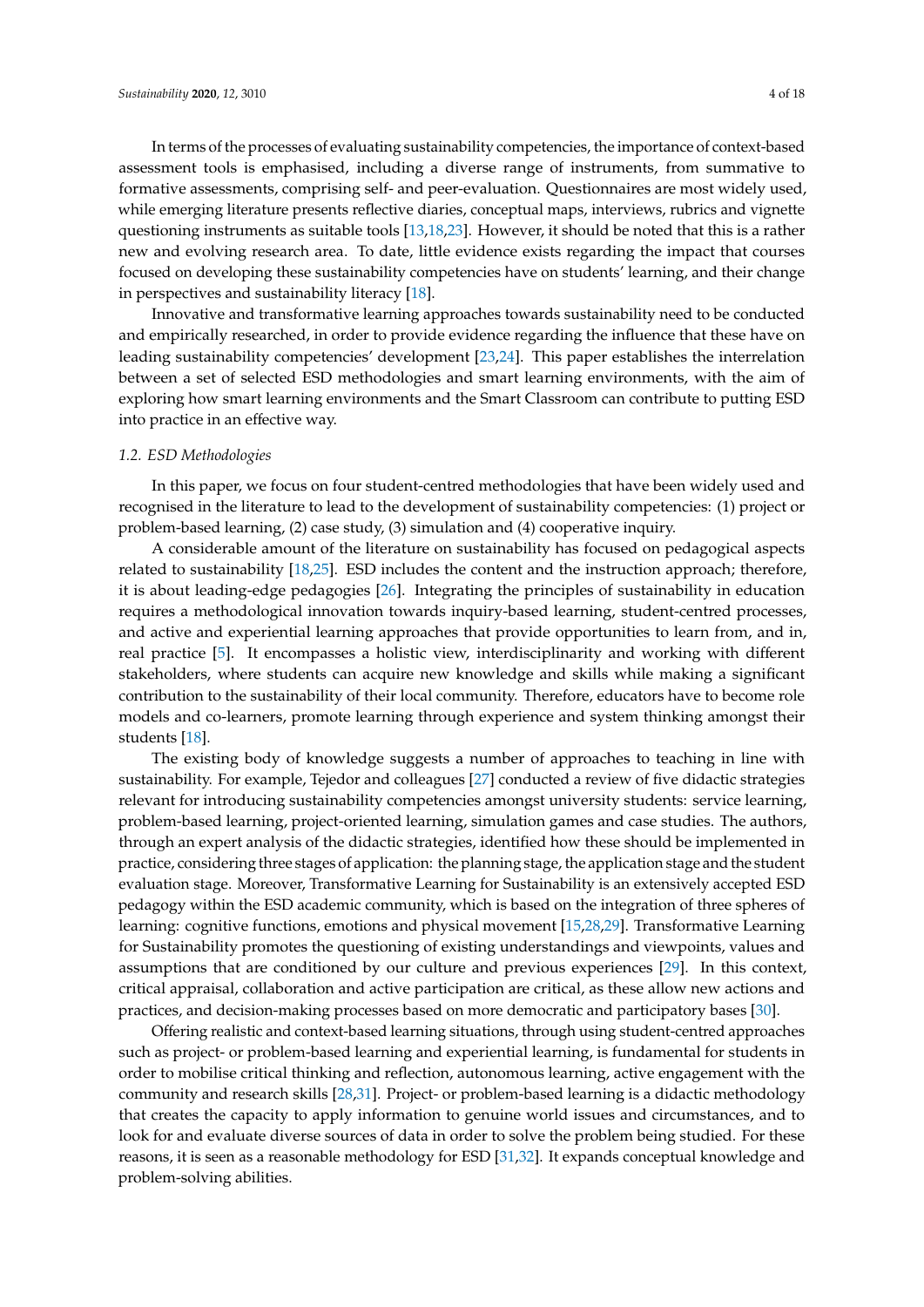It helps students to acquire new concepts and critical thinking abilities, which are learned in application to real life situations. Students obtain information and gain knowledge, while getting familiar with the dilemmas faced when applying or producing innovative solutions for interdisciplinary sustainability issues. This facilitates the comprehension of the wider picture and the association between various sustainability spheres such as the natural, social, economic and political [\[33,](#page-14-18)[34\]](#page-14-19). It elevates the capacity to figure out how to learn, to foster cooperation abilities and interpersonal competencies for satisfactory professional performance. Problem-based learning may likewise converge with case studies as a type of inquiry-based learning [\[18\]](#page-14-2).

Case studies have been commonly used in several areas of study and in modules that are not sustainability focused. This methodology boosts understanding of the topic and the system as a whole, taking into account its complexity and multiple interconnections. Case studies are real and context-oriented, a characteristic that allows learning from real practice and situations, and the establishment of solutions taking into account different stakeholders [\[4\]](#page-13-3). Deep descriptions and analysis of real-world scenarios, problems and debates in sustainability can help students to acquire the skills that allow them to handle intricacy and incertitude at the community, regional and global levels [\[35\]](#page-14-20). Case studies allow students to engage in research, to examine real-world examples contemplating the perspectives of diverse partners and to encounter the complexity of socio-environmental systems [\[18](#page-14-2)[,36\]](#page-15-0).

Simulations or role-playing games are a didactic strategy that foster experiential learning. Students become characters and have to reproduce a context or situation close to real life [\[27\]](#page-14-11). It includes acting and dramatisation, the sharing of views and feelings with others and reflection on the subject or subjects involved. Simulation games are valuable tools for the analysis of social, economic and environmental problems in all of their facets, including methodological, institutional and historical, amongst others.

Cooperative or collaborative inquiry comprises learning through researching with other people, hence student groups and stakeholders engage in a research process, where all of the research decisions are shared by peers who become co-researchers [\[37\]](#page-15-1). Establishing an effective communication and exchange, and positively collaborating with the group members of the cooperative team, is critical to foster the sustainability competencies that enable the building of a more environmentally friendly community and sustainable future. The engagement of multiple partners and stakeholders, active engagement and collaboration, and inquiry with the community help to foster the development of sustainability competencies [\[12\]](#page-13-11).

#### <span id="page-4-0"></span>**2. The Smart Classroom**

Smart Learning Environments (SLE) comprise, in a conscious and strategic way, the use of technologies within learning environments to allow a positive impact on the students' learning experiences. Huang et al. define an SLE as "the learning place or an activity space that can sense learning scenarios, identify the characteristics of learners, provide appropriate learning resources and convenient interactive tools, automatically record the learning process and evaluate learning outcomes in order to promote effective learning" (p.8) [\[38\]](#page-15-2). According to Koper, an SLE must be enriched with digital, adaptive and environment-aware devices in order to promote faster and better learning [\[39\]](#page-15-3). Other authors also point out the customisation of adaptive teaching and learning by means of technology to obtain better results for both learning and teaching conditions [\[7,](#page-13-6)[40](#page-15-4)[,41\]](#page-15-5).

In the 21st century, SLEs have to be understood in a holistic way to support ubiquitous learning, as people now learn at any time and from anywhere. In particular, Smart Classrooms are the physical spaces created to cope with this new paradigm. Therefore, a Smart Classroom has to take into account the personalisation of all processes to offer a more effective scenario for both group and individual tasks [\[42](#page-15-6)[,43\]](#page-15-7). It also considers inclusion, to ensure that all of the students have the same chances regardless of their skills and competencies [\[44\]](#page-15-8), and the sustainable use of resources and the infrastructure itself [\[45–](#page-15-9)[47\]](#page-15-10). A complete conceptualisation of SLEs and Smart Classrooms offered by Palau & Mogas identified three dimensions that must coexist in such spaces: technology,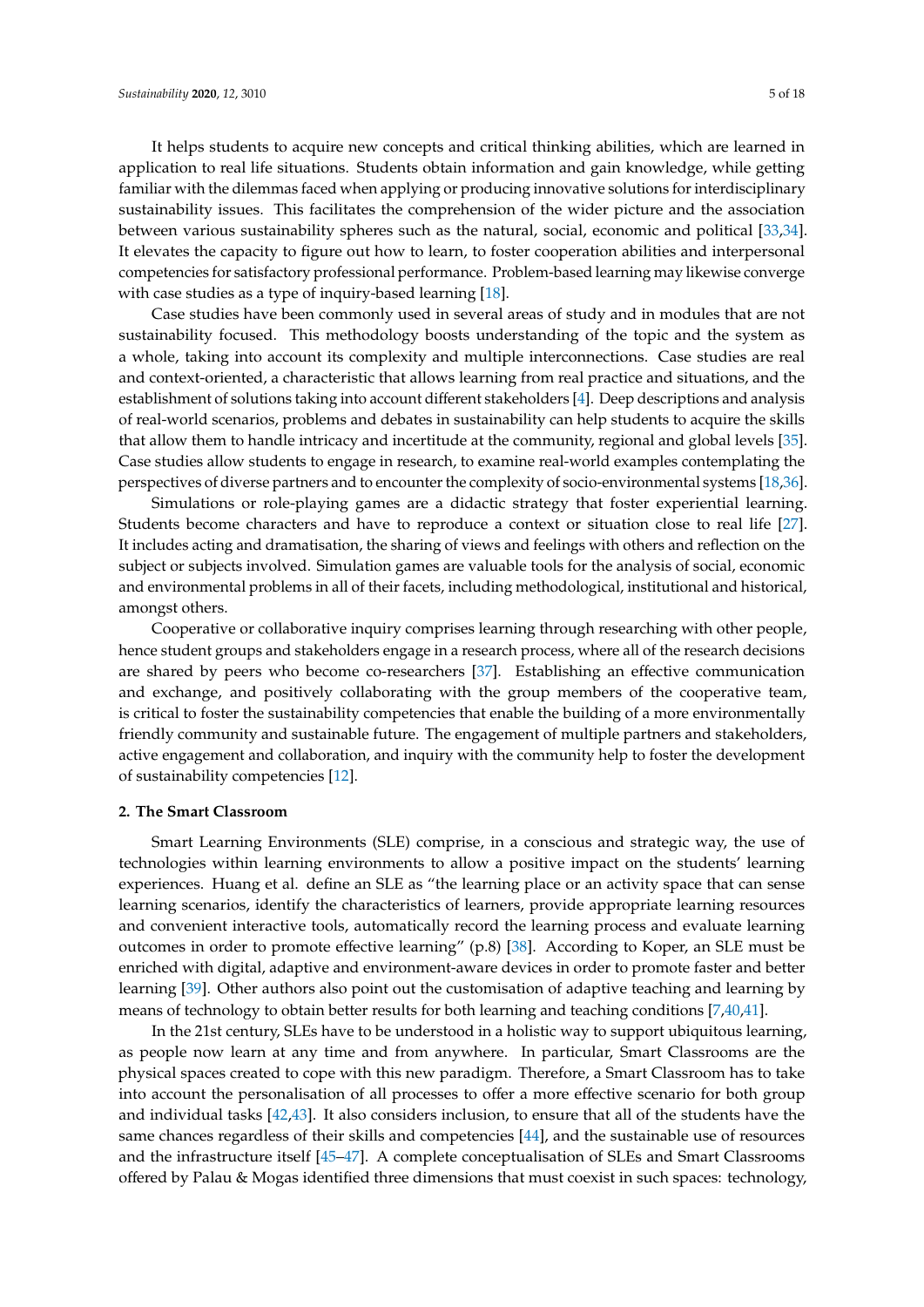environmental factors and the processes carried out [\[48\]](#page-15-11). These dimensions are interrelated and nailed down in eight categories of characteristics (Figure [1\)](#page-5-0).

<span id="page-5-0"></span>

**Figure 1.** Dimensions and categories of characteristics in a Smart Classroom. Adapted from Palau & Mogas [\[48\]](#page-15-11).

## *2.1. Technological Solutions*

Technology in a Smart Classroom is understood in a broad sense, as it includes digital and mobile devices, sensors and recognition systems, learning management systems and other software, jointly with the introduction of modern paradigms like cloud computing, big data, learning analytics, Internet of Things, artificial intelligence, and augmented and virtual realities, amongst others [\[48\]](#page-15-11).

Digital and mobile devices may include smartphones, tablet PCs, touch screens, interactive tools and whiteboards. These devices must be completely integrated in the Smart Classroom: a smart/interactive whiteboard [\[49\]](#page-15-12), a smart system as an "e-podium" to allow students to draw annotations live in the teacher's digital material [\[50\]](#page-15-13), a system to allow interaction with screens through body movements using somatosensory equipment [\[51\]](#page-15-14), and multiple student-controlled interactive whiteboards or touch screens [\[52\]](#page-15-15). Some devices can be brought to the Smart Classroom according to the Bring Your Own Device (BYOD) initiative, promoting the use personal devices by students. It is increasingly common to find wearable devices, such as smart watches, brainwave detection, and emotion recognition [\[53,](#page-15-16)[54\]](#page-15-17).

Sensors and recognition systems can be as easy as using a wearable radio-frequency identification (RFID) tag sensor to control attendance [\[55\]](#page-15-18). Sensors can monitor the environmental factors inside the room to provide input on the convenience to adapt air quality (e.g., to renew air when CO2 exceeds the recommended limit), temperature, lighting and acoustics, amongst others. Sensors also allow voice detection and recognition, facial recognition, eye-tracking and motion tracking [\[56\]](#page-15-19), or the checking of whether the student is sitting down or not, using pressure-sensitive sensors [\[57\]](#page-15-20). Sensors can also be placed inside the devices such as smartphone cameras [\[58\]](#page-15-21).

Software can promote the greater personalisation of the learner experience. Basic software includes learning management systems, which can complement books and teachers' guidance and supervision. Specific software can also be developed to enrich Smart Classrooms. For example, Pirahandeh & Kim present their Smart Classroom storage management system (SCSMS) [\[59\]](#page-16-0); Li, Du and Ma show the Smart Learning Partner (SLP) platform as a smart service [\[60\]](#page-16-1); and Jormanainen, Toivonen and Nivalainen explain the platform HiljaNet [\[61\]](#page-16-2), a learning environment based on a distributed sensor network that includes in-building automation and the measurement environmental conditions [\[61\]](#page-16-2).

From the newest perspectives on technology evolution, cloud computing is being increasingly introduced in smart learning environments [\[62\]](#page-16-3). Cloud computing allows students to work collaboratively in the virtual space, having all of the content actualised, shared and accessible anytime, so it becomes easier to interact with in learning processes. The data collected through cloud computing provides teachers and students with the opportunity to reflect on the learning and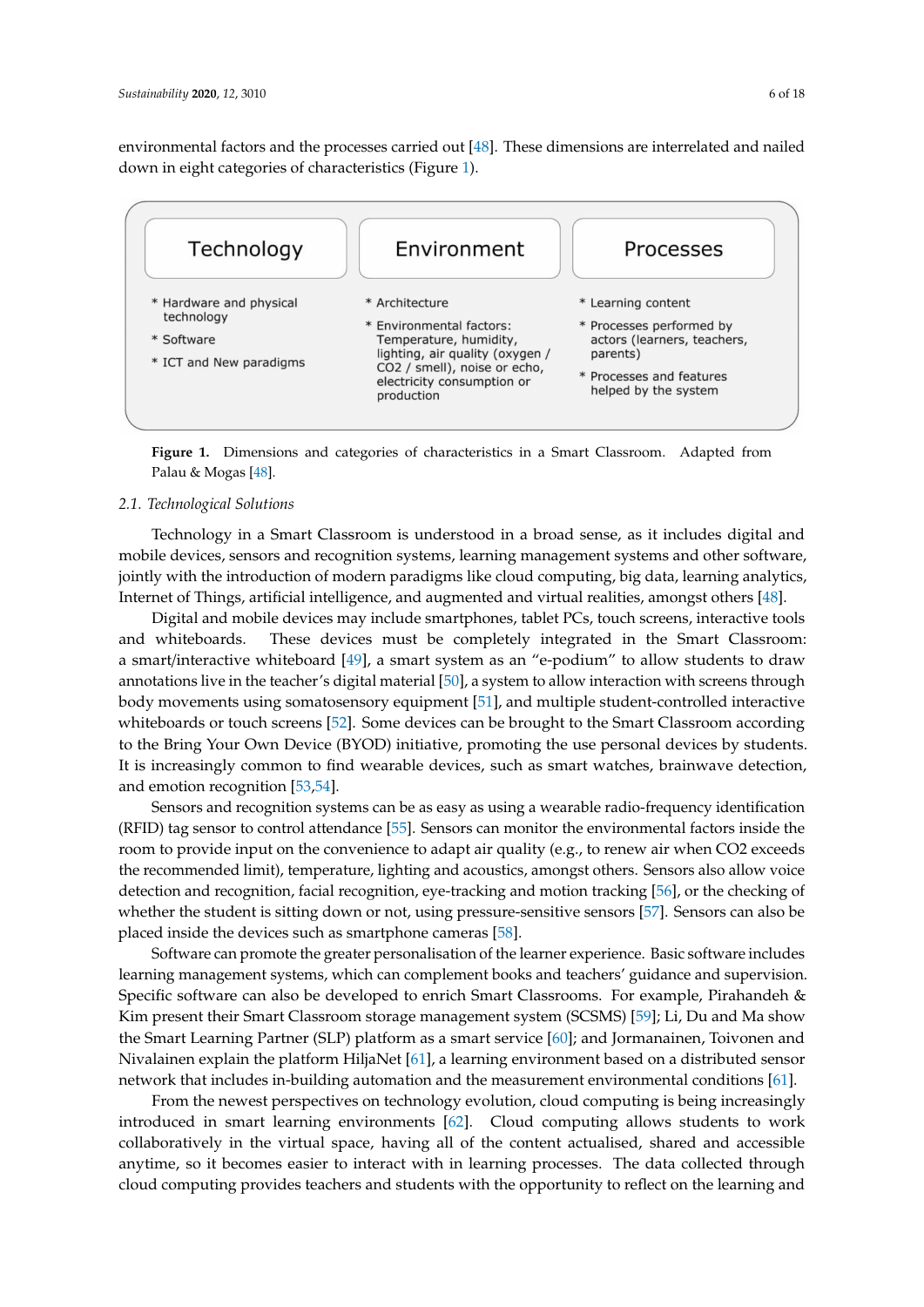experience and to develop improvements for further teaching practice. These data may be gathered using sensors, cameras, computer systems or other tools, and learning analytics can be used to analyse them [\[63\]](#page-16-4). Internet of Things (IoT) is closely related to wearable technologies [\[64\]](#page-16-5) and connects every object on the room to the server or internet, allowing data collection and processing [\[65\]](#page-16-6).

Other devices and technologies are being introduced in education. The newest developments include augmented reality and virtual reality, which can provide immersive scenarios to make learning more interactive and suitable because it is focused on a learner-oriented application [\[66\]](#page-16-7).

#### *2.2. Environmental Conditions*

The environment in a classroom affects the learner's progress, mood, comfort and concentration capacity. From the outlook of a Smart Classroom, it is necessary to control lighting (correlated colour temperature, intensity, light dazzles, etc.), acoustics (reverberation, noises from outside and inside, teachers voice, etc.) and air quality (CO2, temperature, humidity, etc.). As part of the environment, there is also the architecture and functional design of the learning space.

Classrooms can be lighted using natural and/or artificial light. Both are well accepted, but the former is not modifiable whereas the latter can be adapted to different needs. Namely, light must provide the appropriate intensity and correlated colour temperature according to the activity performed in classroom in order to promote a more suitable atmosphere for learning. Especially, the correlated colour temperature should be adapted to different situations, ranging from lower warm lights in group work and relaxed activities to colder blue light to maintain attention in lectures and exams [\[67,](#page-16-8)[68\]](#page-16-9). An ideal Smart Classroom should predict the lighting parameters for each learning situation; by this point, there are systems that allow the teacher to control a dynamic lighting system [\[69\]](#page-16-10).

Acoustics must also be considered to control reverberation time [\[70\]](#page-16-11), and noises from outside [\[71\]](#page-16-12) and inside the classroom [\[72\]](#page-16-13); to avoid echo effects [\[73\]](#page-16-14); and to improve sound quality in general [\[74\]](#page-16-15). These aspects directly affect the student learning process. Particular cases are those of deaf and hard-of-hearing students [\[75\]](#page-16-16) and learners with autism [\[76\]](#page-16-17), amongst others. All of these must encounter a suitable acoustic environment within a Smart Classroom, with facilities to cope with their particularities. In addition, a teacher's voice might be hurt if the room acoustics force unusual vocal efforts [\[77\]](#page-16-18). This is a problem that is currently being studied and can be overcome with innovative technological solutions.

Controlling the air quality is essential in a Smart Classroom. The existing literature shows that high amounts of CO2 have a negative effect on students' attention [\[78\]](#page-16-19). Air quality is also related to oxygen levels, the carbon dioxide concentration, smell, and even the existence of gases or volatile organic compounds (VOC). Temperature and humidity are related to the air quality. The Smart Classroom must guarantee a desirable range of these parameters, because if the space is too hot (or too cold) the concentration capacity of students decreases [\[78\]](#page-16-19).

The architecture and functional design in a Smart Classroom must ensure the capacity to integrate systems to self-regulate all of the environmental factors mentioned above [\[79\]](#page-16-20), and to allow an ecosystem to enable greater personalisation for learners [\[80\]](#page-16-21). It is also essential to respect the basic principles of sustainability. A growing number of architectural projects focus on the promotion of green materials for sound absorption [\[81\]](#page-16-22) and reducing energy consumption [\[61](#page-16-2)[,82\]](#page-17-0).

## *2.3. Performed Processes*

Three agents can carry out processes in a Smart Classroom: teachers, students and the system. Parents could be seen as a related agent, but they do not have a clear involvement within the classroom setting. Therefore, the system (all what happens in a Smart Classroom from the technological perspective) must help the other actors: students and teachers.

A Smart Classroom must be enriched with technology to accomplish the following attributes: personalisation and customisation of the learning, feedback provision, self-regulation and autonomy, context awareness and connecting capabilities. Ease of use, effectiveness and efficiency of the systems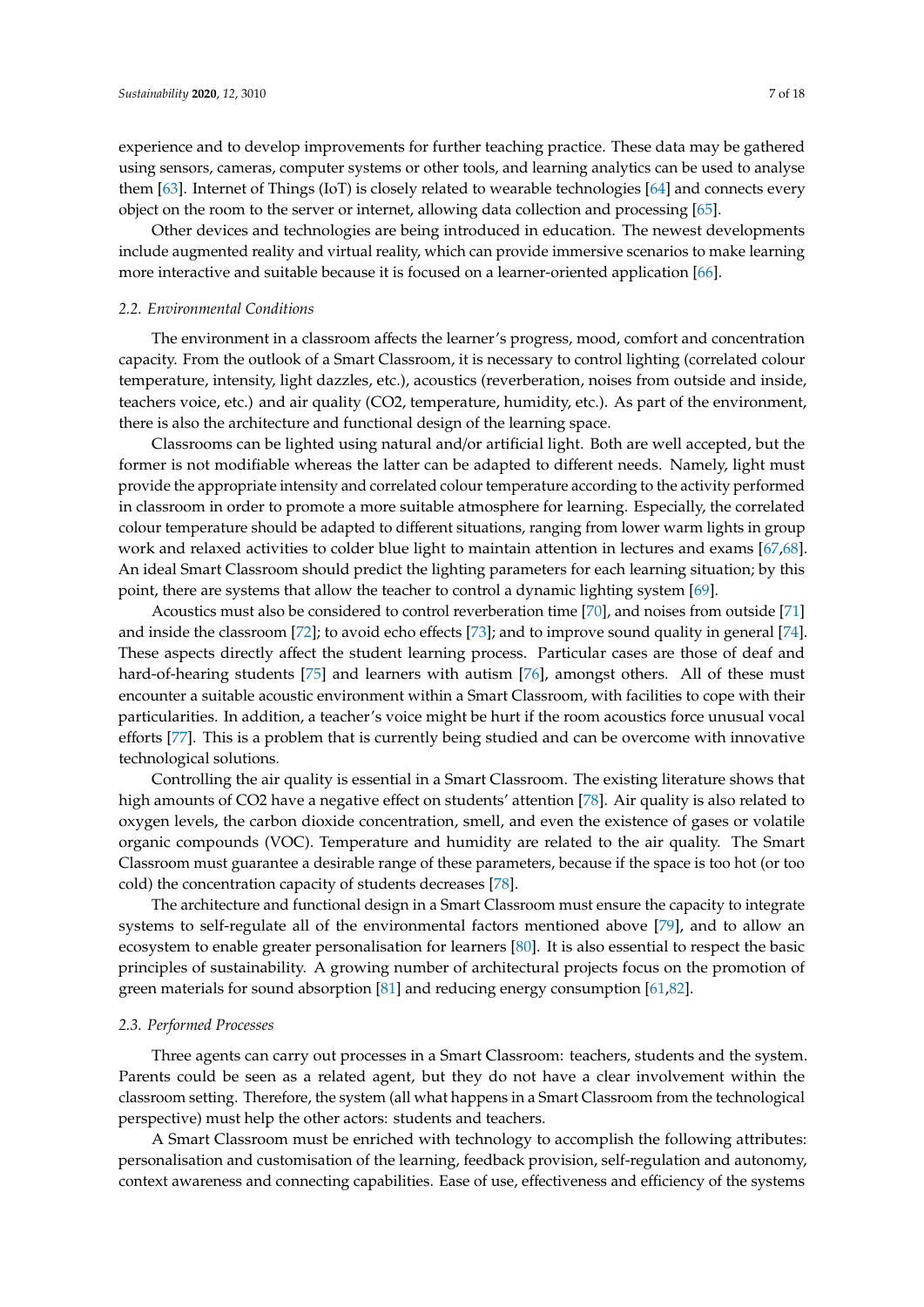have to be considered to offer feasible solutions of technology-enhanced Smart Classrooms; otherwise, technology would instead be a complication for its users.

A basic feature of a Smart Classroom is the ability to adapt itself to student needs [\[63\]](#page-16-4) in terms of the curriculum, course content, strategy and support [\[54,](#page-15-17)[83\]](#page-17-1). It has been broadly accepted that personalisation and customisation must be supported by the Smart Classroom: smart systems should track the evolution of each individual, or at least the students should be able to customise their path according to their own learning profile [\[43\]](#page-15-7).

Feedback provision goes a step further in the personalisation of learning processes. It is not limited to self-corrections of closed questionnaires, but real-time recommendations to the students [\[54\]](#page-15-17) and intelligent tutoring systems [\[84\]](#page-17-2). Feedback can also be reported to the teacher informing them of the overall students' moods, giving advice on non-verbal behaviour [\[53\]](#page-15-16) or other inputs to make teaching more efficient.

Smart learning is a self-directed, human-centred learning method [\[85\]](#page-17-3), which allows student self-regulation to foster autonomous and lifelong learning. On the other hand, self-regulation also means the capacity of the system itself to adopt different solutions according to different learning situations. System self-regulation is studied in automation processes, as it refers to the capability of the system itself to make decisions.

By means of context awareness, students can be provided with task-relevant information combining the physical classroom with virtual learning environments [\[54\]](#page-15-17). Context awareness is one of the elementary features of the smart learning environment definition [\[39\]](#page-15-3), which is in line with the need for the personalisation of learning in classroom settings.

Connections between people are elementary, as interaction is the core of smart learning [\[80\]](#page-16-21), including the relationships between students [\[52\]](#page-15-15), interactions between teachers and students, or even connections between the actors and the objects and spaces (IoT), and between human-computer interactions and buildings [\[86\]](#page-17-4). The Smart Classroom must allow all kinds of interactivity and interconnections.

A Smart Classroom must be effective and efficient, allowing the best conditions for teaching and learning to take place [\[49\]](#page-15-12), and must be easy to use to avoid the actors being discouraged due to technical issues [\[52\]](#page-15-15). A Smart Classroom must also be engaging and motivating [\[87\]](#page-17-5); this does not only depend on the system, but also on how actors behave and interact, and their willingness to make the most of the space.

Different approaches have been published regarding the actors, which include Smart Classrooms founded in the constructivist epistemology [\[52\]](#page-15-15), and focusing on connectivism and building learning and teaching communities [\[51\]](#page-15-14). In any case, Smart Classrooms demand adaptation to a new learning paradigm [\[88\]](#page-17-6), new pedagogies and new teaching methodologies for smart citizens of the 21st century, and the development of new skills and competences [\[83\]](#page-17-1).

Currently, the trends on teaching and learning in Smart Classrooms tend towards cooperative inquiry and collaboration amongst students, as well as experimentation, problem- and project-based learning, and learning by doing [\[48\]](#page-15-11). Therefore, the Smart Classroom allows such a flexibility and adaptability of the learning space that methodologies for the development of ESD competences can easily be adopted.

#### **3. Methods**

As stated in the Introduction, the aim of this paper was to establish how Smart Classrooms can contribute to the putting in practice of ESD methodologies in an effective way. The starting point was the selection of a set of four ESD methodologies based on the criteria of its wide use and recognition in the literature and by the ESD community as to lead to the development of sustainability competencies: project or problem-based learning, case study, simulation and cooperative inquiry.

The method used in this study consisted of a literature review of both theoretical frameworks separately, ESD and Smart Classrooms, and a subsequent expert analysis to identify the interrelation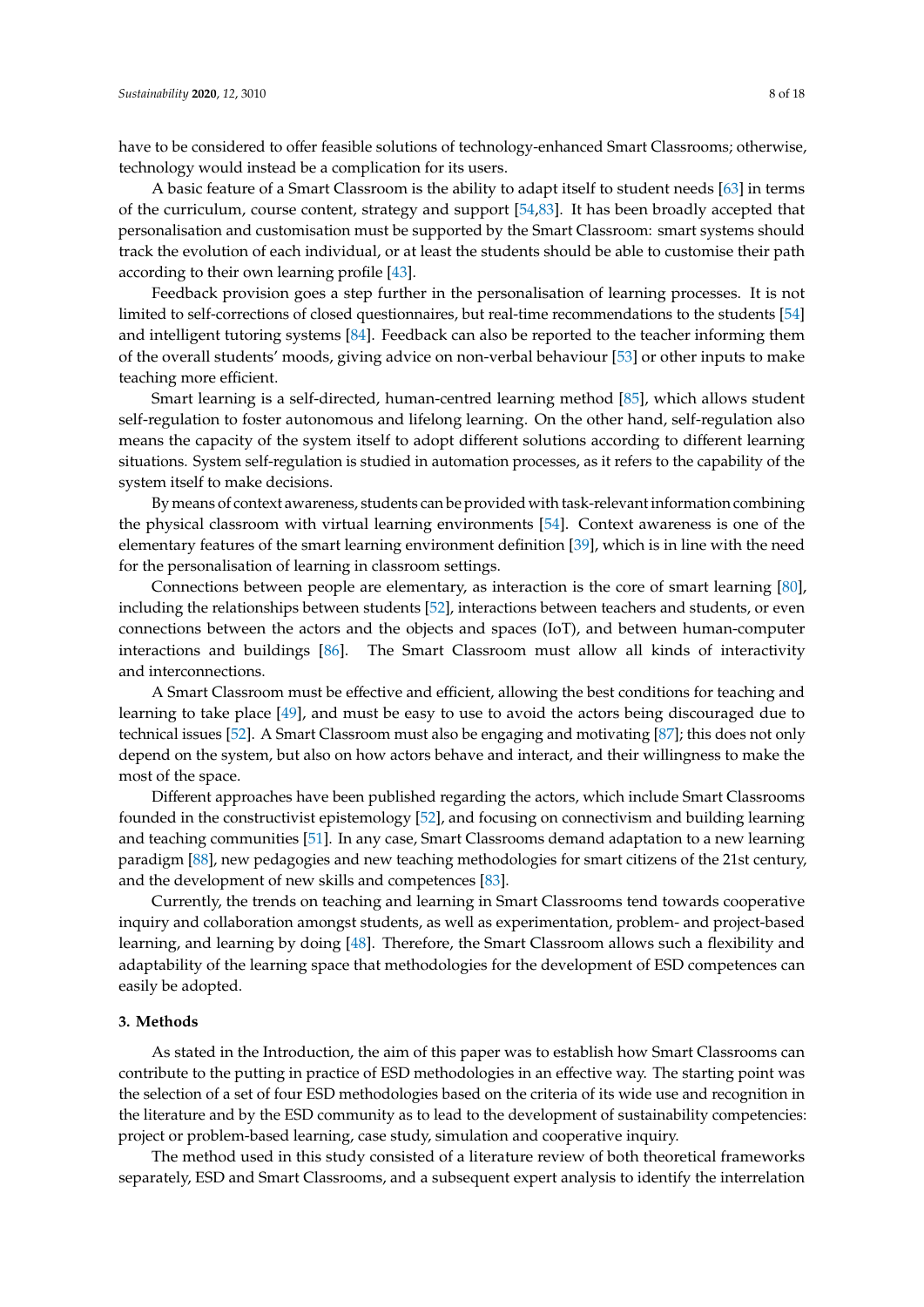between both. The authors performed the analysis and connected Smart Classrooms and ESD rationales through an iterative discussion process and triangulation between them, as experts of both disciplines. One of the authors is an expert in ESD, and two are experts in Smart Classrooms.

The expert analysis of the ESD methodologies in relation to Smart Classrooms was conducted using the conceptual framework of Smart Learning Environments developed by Palau and Mogas (see Figure [1\)](#page-5-0), which identifies three dimensions and eight categories of characteristics of Smart Classrooms [\[48](#page-15-11)[,89\]](#page-17-7). Apart from dimensions, the authors pointed out the need to deal with categories of characteristics rather than with characteristics themselves. This is because whereas categories are considered fixed, some of the characteristics might evolve and depend on technological or social advancements and, therefore, either these could become outdated or new characteristics might emerge in the future.

Each ESD teaching and learning method was analysed separately and was positioned for each of the eight categories of characteristics identified in a Smart Classroom, in relation to its level or degree of adequacy (from low to high). Moreover, based on the literature review conducted and the results of the expert analysis on how the selected ESD methodologies match with the dimensions and categories of characteristics of the Smart Classroom, a set of suggestions and recommendations were built to help advance the implementation of ESD methodologies with the support of the Smart Classroom.

# **4. How the Smart Classroom Can Contribute to Education for Sustainable Development**

# *4.1. Relationship between Smart Classrooms and ESD Methodologies*

To conduct the expert analysis and determine the relationship between the Smart Classroom's categories of characteristics and the four selected ESD methodologies, the authors used the following codification. The characteristics related to the dimension of technology were grouped into three categories: hardware and physical technology (T-h), software (T-s), and ICT and new paradigms (T-p). The characteristics associated with the environmental factors dimension are included in architecture (E-a) and environmental conditions (E-e). The characteristics of the processes dimension are organised according to three categories: learning content (P-c), processes performed by actors (learners, teachers and parents) (P-a), and processes and features helped by the system (P-s).

The relationships established between these categories and ESD methodologies are presented in Table [1](#page-8-0) according to three degrees of ESD methodologies' facilitation and development:

|                                      | Technology |       |       | Environment |     | Processes |       |       |
|--------------------------------------|------------|-------|-------|-------------|-----|-----------|-------|-------|
|                                      | T-h        | $T-S$ | $T-p$ | E-a         | Е-е | $P-c$     | $P-a$ | $P-S$ |
| Project or problem-based<br>learning | Н          | Н     | H     | H           | H   | н         | Н     | М     |
| Case study                           | Н          | Н     | H     | Н           | H   | H         | Н     | М     |
| Simulation                           | Н          | Н     | H     |             | М   | H         | М     | Н     |
| Cooperative inquiry                  | Н          | Н     | Н     | Н           | H   | н         | н     | Н     |

<span id="page-8-0"></span>**Table 1.** Relationship between the dimensions and categories of characteristics in a Smart Classroom, and Education for Sustainable Development (ESD) Methodologies.

 $H = High, M = Modern, L = Low.$ 

The dimension of Technology and its associated characteristics are highly related to all of the ESD methodologies studied, because the current technological developments are widespread and allow the adaptation and usage of student-centred methodologies. Technology is basic in Smart Classrooms as a means to covering pedagogical needs [\[89\]](#page-17-7). The dimension of Environmental conditions also shows a high level of relation for all of the ESD methodologies except Simulation. Indeed, Simulation is the ESD methodology presenting the weakest relationship with the different categories and dimensions of Smart Classrooms. This can be explained because architecture presents a great challenge in order to design and adapt learning spaces to simulations, which are more commonly held in online or virtual settings [\[51\]](#page-15-14). The dimension of Performed Processes is the lowest scored category, mainly regarding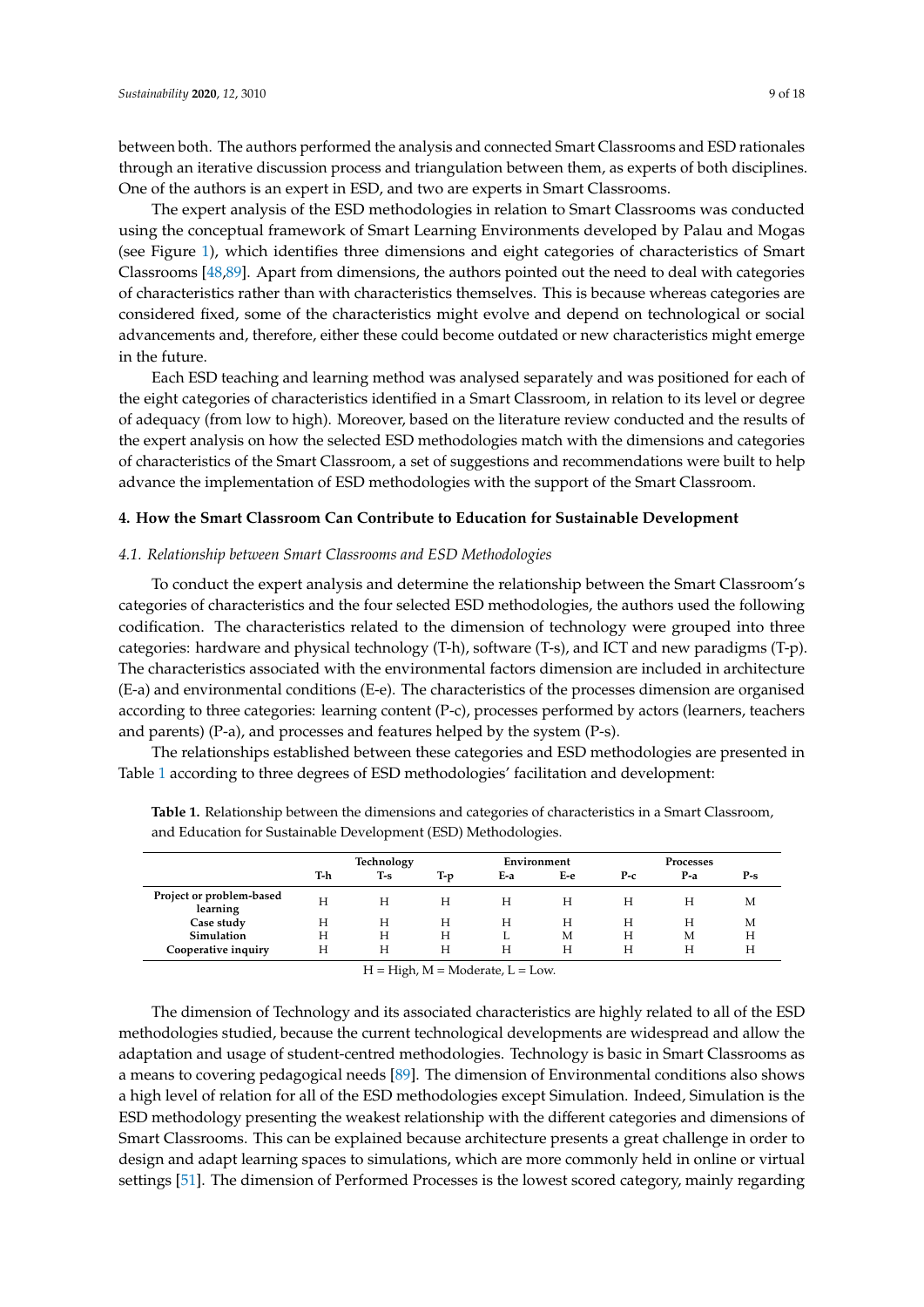two categories: processes performed by actors (learners, teachers and parents) (P-a), and processes and features helped by the system (P-s). This can be justified because Smart Classrooms are physical spaces endowed with digital devices to ease processes, but teachers and learners are the ones that must drive learning situations and, as a consequence, they must have the digital competences and the ability to manage advanced solutions [\[90\]](#page-17-8). Moreover, in reference to project or problem-based learning and case study, these are open methodologies where the system needs a high level of technological development in order to provide proper feedback. According to previous studies schools often present difficulties to implement advanced technologies [\[89\]](#page-17-7). In this context, the Smart Classroom can help progress the embedment of technology in educational settings to improve teaching and learning process in accordance to teachers' and students' needs.

Focusing on the four ESD methodologies analysed, the following bullet points summarise how each relates and can be developed within Smart Classrooms:

- **Project or problem-based learning:** Highly related because it promotes the ability to learn how to learn, to develop teamwork and professional skills. Smart Classrooms provide and promote the spaces and conditions for developing teamwork with the right environmental conditions of light, acoustics, furniture, devices, connection and collaborative tools [\[48\]](#page-15-11). Smart Classrooms allow students to access the worldwide knowledge, while a critical analysis of different sources of information is promoted. At the same time, it is a space for debating and for knowledge co-creation and sharing. The space can be adapted to student groups' needs.
- **Case study:** As with the project or problem-based learning methodology, case study is highly related with Smart Classrooms, but more in terms of the personalisation of learning and the promotion of autonomous learning [\[43](#page-15-7)[,51](#page-15-14)[,54\]](#page-15-17). Smart Classrooms create the ideal space for qualitative research, with learning spaces to discuss and collaborate [\[43](#page-15-7)[,86\]](#page-17-4); and use specific or non-specific qualitative tools such data analysis software, which allow working on qualitative data such as responses from interviews or focus groups. In this learning environment, experts or informants on the topic studied can be invited to share their knowledge and give their opinion on the problem or situation being studied. This can be held in a physical space or by videoconference [\[49\]](#page-15-12). Smart Classrooms also create the conditions for having debates, presentations and group discussions.
- **Simulation** can take place in a physical or virtual environment. One interesting point of this methodology is that it can be carried out on virtual scenarios or platforms in order to simulate situations that cannot be held in the classrooms. Another option is using virtual labs. Educational labs have a high cost for schools. This includes the initial cost of acquiring them, followed by the maintenance cost. In the present day, projects as Golab [\[90\]](#page-17-8), give the students the opportunity to use a virtual laboratory in order to learn scientific knowledge from practice [\[91\]](#page-17-9). Previous initiatives have also looked for new methodologies to ease the process of migrating from classic laboratories to web-based labs [\[92\]](#page-17-10), although this is not framed in virtual simulation but physical switch. Another perspective are the simulation games or role-playing games in the classroom. They are perfectly suitable in a Smart Classroom because all of the environmental conditions and furniture can be adapted to meet the situation simulated.
- **Cooperative or collaborative inquiry** involves research in collaboration. It fits perfectly in a Smart Classroom because both research and collaboration are two of the intrinsic goals of smart learning environments. It should be noted that in a Smart Classroom, the access to the knowledge is a priority, as is the use of collaborative tools and interactive spaces for working, debating, sharing, exposing and presenting ideas. An implemented solution is the pad-based multi-device collaborative teaching software architecture for Smart Classrooms, a distributed collaborative learning environment to boost communication and collaboration, including students' inquiry-based learning and cooperative learning (which is under the control of the teacher's pad), and teaching and learning activities [\[93\]](#page-17-11).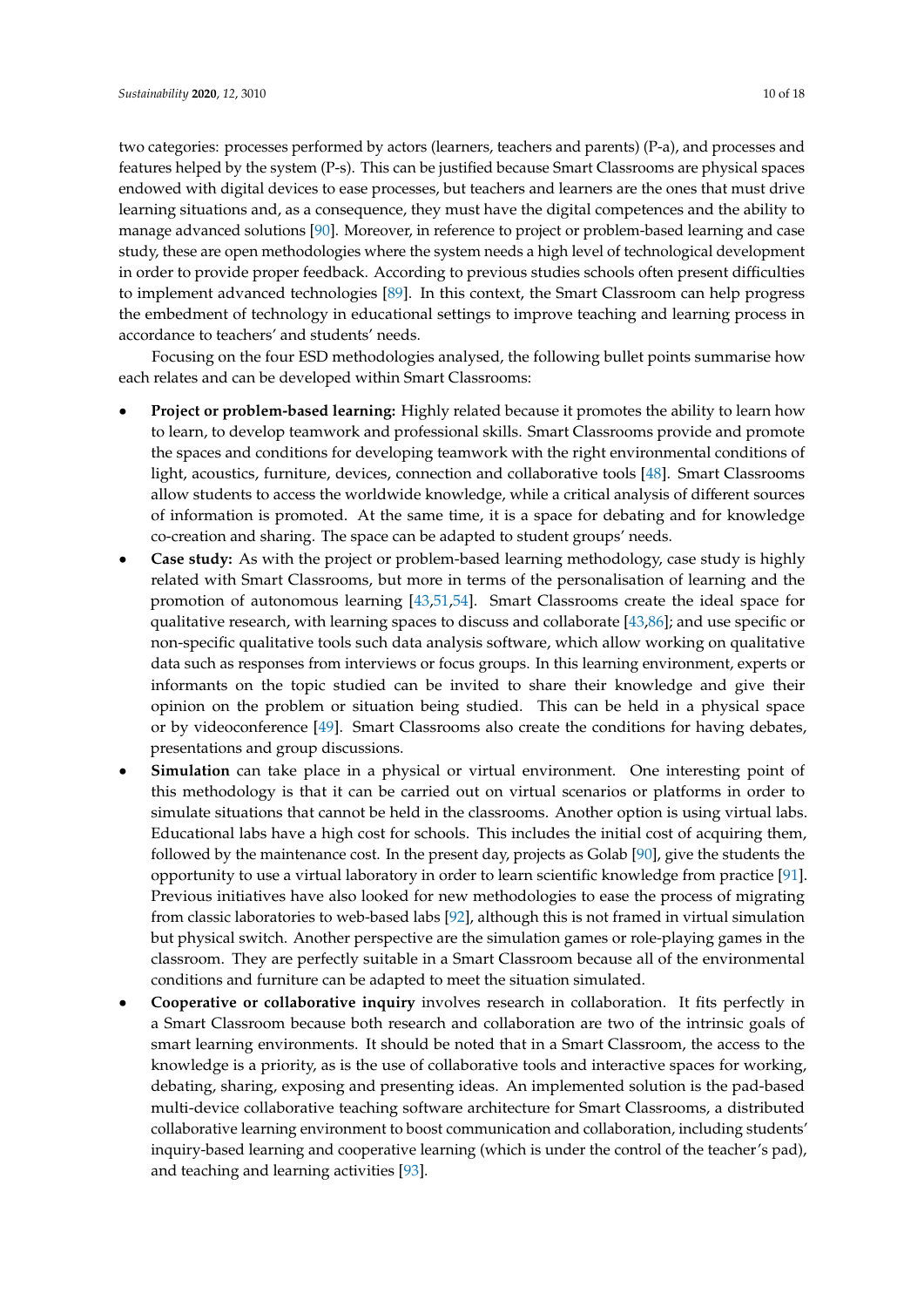#### *4.2. Contributions of Smart Classrooms to ESD*

Through the reviewing of the existing literature and the conducted expert analysis, a set of suggestions are made to help achieve ESD with the support and use of Smart Classrooms. From the relationships established above in Table [1,](#page-8-0) different ways in which Smart Classrooms can contribute to the performance of ESD methodologies have been identified (Table [2\)](#page-10-0). These ways are presented according to the three main dimensions of Smart Classrooms: technology, environmental conditions and processes.

<span id="page-10-0"></span>**Table 2.** Suggestions about how Smart Classroom dimensions could contribute to the performance and development of the ESD Methodologies.

| Technology                                                                                                                                                                                                                                                                                                                                                                                                                                                                                                                                                                                                     | Environment                                                                                                                                                                                                                                                                                                                                                                                                                                                                                                                                                                                                                                                                                                                              | <b>Processes</b>                                                                                                                                                                                                                                                                                                                                                                                                                                                                                                                                                                                                                                                                                                   |  |  |
|----------------------------------------------------------------------------------------------------------------------------------------------------------------------------------------------------------------------------------------------------------------------------------------------------------------------------------------------------------------------------------------------------------------------------------------------------------------------------------------------------------------------------------------------------------------------------------------------------------------|------------------------------------------------------------------------------------------------------------------------------------------------------------------------------------------------------------------------------------------------------------------------------------------------------------------------------------------------------------------------------------------------------------------------------------------------------------------------------------------------------------------------------------------------------------------------------------------------------------------------------------------------------------------------------------------------------------------------------------------|--------------------------------------------------------------------------------------------------------------------------------------------------------------------------------------------------------------------------------------------------------------------------------------------------------------------------------------------------------------------------------------------------------------------------------------------------------------------------------------------------------------------------------------------------------------------------------------------------------------------------------------------------------------------------------------------------------------------|--|--|
| Access to knowledge.<br>Collaborative management project tools.<br>Cloud storage with easy access and<br>management of the information from<br>everywhere and all the devices.<br>Collaborative data software tools.<br>Collaborative writing tools.<br>Virtual science labs allow students to conduct<br>difficult experiments that cannot take place in<br>real labs.<br>Mobile devices with large battery duration and<br>easy management.<br>Smart walls where students can write, present<br>and share information.<br>Sensors for measuring biodata and cognitive<br>processes in students and teachers. | Acoustics adapted to spaces that need to<br>mix silence, debates, discussions,<br>brainstorming and oral presentations.<br>Smart oxygen control for seminars and<br>lectures of more than one hour.<br>Energy consumption efficient spaces.<br>High performance of natural lighting<br>system combined with the artificial ones.<br>Smart lighting adapted to different spaces<br>and tasks at the same time and at real time.<br>Flexible furniture adapted to different types<br>of students' task and able to work with<br>mobile devices.<br>Temperature control that assures the right<br>parameters for learning.<br>Colours of the space adapted to the needs of<br>students according the type of activity and<br>student needs. | New resources that allow the development of<br>ESD competences.<br>Activities and resources designed specifically for<br>any methodology.<br>Allow parents and teachers to be involved in the<br>learning process.<br>Collaboration and cooperation between students.<br>Experimentation with labs that are currently not<br>available in classrooms.<br>Sharing knowledge and learning with others.<br>Sharing and co-creation of sharing knowledge.<br>Creativity and knowledge management.<br>Teaching and learning in sustainable and resource<br>efficient spaces lead to sustainable learning.<br>Monitoring of cognitive processes to make faster<br>and evidence-based teaching and<br>learning decisions. |  |  |

According the current state-of-the-art of technology and the latest technological developments, we outline a set of actions that educational institutions can undertake to implement Smart Classrooms to put ESD methodologies into practice. We distinguish between actions that can be implemented immediately, and actions that could be implemented in the short, medium or long term depending of the level of technology development. It should be considered that the cost of technology is always high at the beginning, and lower over time. This is the reason why we have not taken into consideration the cost for this analysis (Table [2\)](#page-10-0). Only the current technological development status was considered.

In the short term, new developments should go in the direction of allowing a new learning paradigm [\[88\]](#page-17-6), new pedagogies and new teaching methodologies for smart citizens of the 21st century, and for developing new skills and new competences [\[83\]](#page-17-1). Concerning technology, the implementation of Smart watches or RFID tag sensors for teachers and students [\[53](#page-15-16)[–57](#page-15-20)[,64\]](#page-16-5), interactive whiteboards or touch screen displays with multiple students [\[49](#page-15-12)[,52\]](#page-15-15) or interaction screens that recognise body movements [\[51](#page-15-14)[,52\]](#page-15-15), and full access to knowledge through mobile devices and full internet access can be considered. It should be noted that there are existing initiatives and solutions of cloud storage [\[59](#page-16-0)[,62\]](#page-16-3) allowing easy access and information management from anywhere, and devices with collaborative data and writing software tools that allow knowledge sharing, management and co-creation [\[66\]](#page-16-7), considering students' needs [\[63\]](#page-16-4) and student-centred learning methods [\[85\]](#page-17-3), which allow student self-regulation to foster autonomous and lifelong learning. These software solutions will permit parents and teachers to be involved in the project and learning process at any time [\[66\]](#page-16-7). In terms of the environmental conditions, solutions of oxygen control for seminaries and lectures of more than one hour are needed [\[78\]](#page-16-19). Energy consumption respectful spaces [\[61,](#page-16-2)[79,](#page-16-20)[82\]](#page-17-0). High performance of the natural lighting system combined with the artificial one. Flexible furniture adapted to different types of student tasks and which allow working with mobile devices [\[79\]](#page-16-20). Temperature control that ensures that the temperature is between the right parameters for learning [\[67–](#page-16-8)[69\]](#page-16-10). Finally, new contents and teaching and learning resources should be launched that help in the process of developing ESD competences and personalised learning [\[43](#page-15-7)[,54](#page-15-17)[,80](#page-16-21)[,83\]](#page-17-1).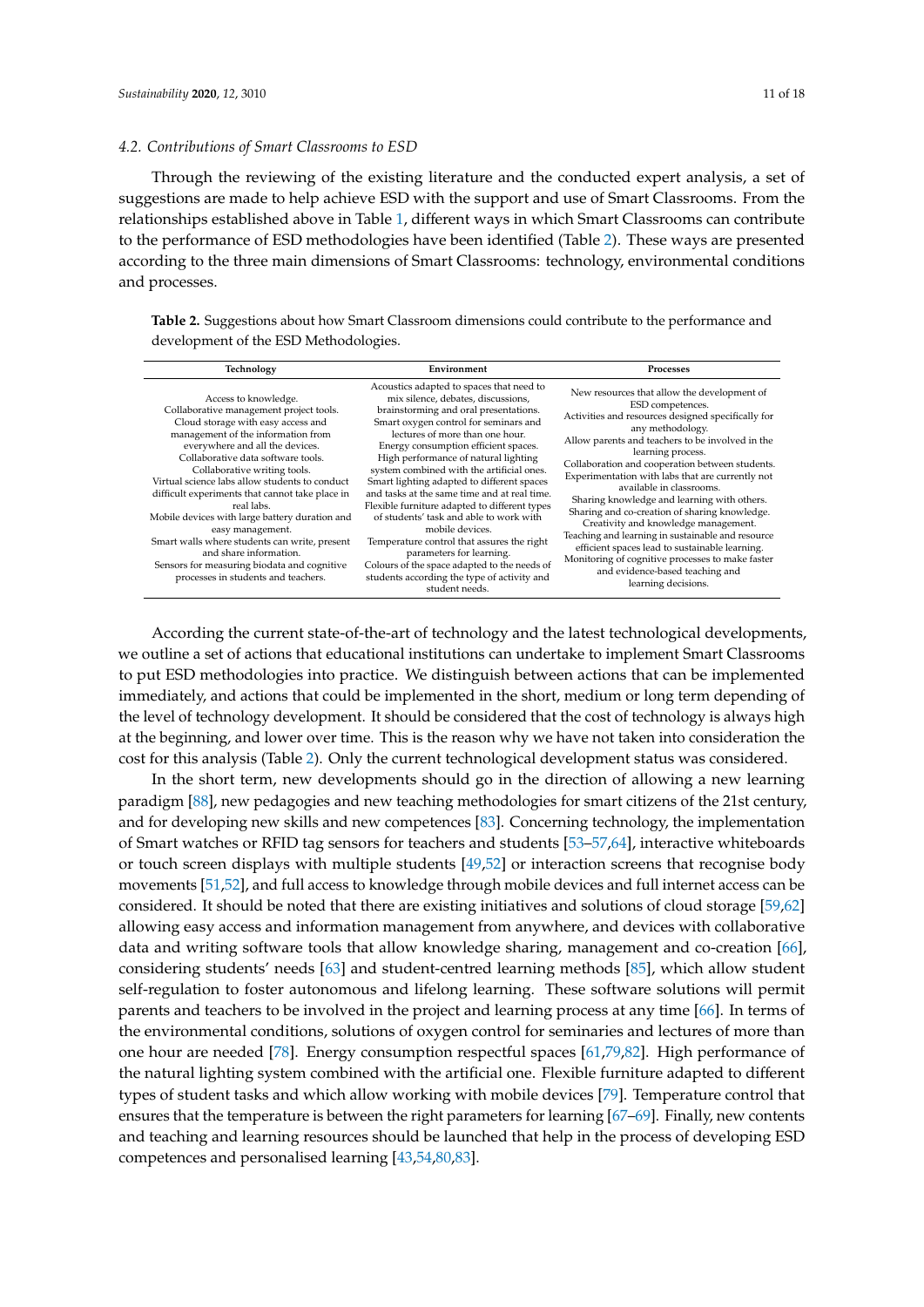In the medium term, collaborative management project tools adapted to learning projects could be implemented [\[66\]](#page-16-7). Virtual science labs [\[66\]](#page-16-7) that allow students to conduct difficult experiments that cannot take place in real labs, as has been argued in this paper. Experimentation with physical labs, which are currently not available in traditional classrooms, should be fostered. Concerning devices, the needs that have to be solved in the medium term are the battery duration and easy management for IT administrators and teachers. In relation to the environmental conditions, lighting could be smart, adapted to different spaces and tasks at the same time and in real time [\[78](#page-16-19)[,79\]](#page-16-20). Additionally, acoustics can be smart, adapted to spaces that need to mix silence, debates, discussions, brainstorming and oral presentations [\[70–](#page-16-11)[74](#page-16-15)[,77,](#page-16-18)[81\]](#page-16-22). The colours of the learning spaces have to be adapted to student needs according the type of activity, at the same time that Smart walls permit students to write, present and share ideas and knowledge [\[49](#page-15-12)[,52\]](#page-15-15).

The long run is more centred on taking data and using Artificial Intelligence [\[63](#page-16-4)[,65\]](#page-16-6). Sensors could measure and monitor the students' and teachers' cognitive and behavioural processes [\[53,](#page-15-16)[54,](#page-15-17)[56\]](#page-15-19). It will be a real revolution because the system will provide real time information [\[54](#page-15-17)[,84\]](#page-17-2) and will help teachers to make fast decisions to conduct and adjust the students' learning pathways [\[65,](#page-16-6)[80\]](#page-16-21) and student-centred learning methods [\[85\]](#page-17-3), which will allow student self-regulation to foster autonomous and lifelong learning. Artificial Intelligence will probably provide possible or alternative solutions based on the data analysis of the learning profiles of students and their interaction with the learning environment [\[65\]](#page-16-6).

#### **5. Conclusions**

A key issue and trend related to ESD is the changing of learning environments to allow ESD methodologies. Learning environments have to be adapted to apply a whole-institution approach and the principles and philosophy of sustainable development [\[6\]](#page-13-5). In this context, Smart Education gains force as a means to put into practice ESD processes as it creates intelligent, sustainable, resource efficient, personalised and adaptive learning environments [\[7\]](#page-13-6).

In this study we have reviewed how Smart Classrooms can contribute to putting into practice ESD methodologies in an effective way. According to the literature review, three dimensions of a Smart Classroom were considered to conduct the analysis: technology, environmental factors and performed processes. The technology dimension highly facilitates the put in practice of ESD methodologies, because it allows the use of a wide range of tools assisting the teaching and learning process and allowing the adaptation to teachers' and students' needs. Environmental factors such as lighting, acoustics and air quality have an impact on student learning and concentration ability. The environmental factors dimension is highly related to all ESD methodologies except simulations, as these provide better conditions for learning in a comfortable and pleasant learning environment. Simulations showed a lower level of relation to environmental conditions due to the fact that these are mainly held online or virtually, therefore the physical environment does not have a direct impact on learning conditions. In terms of the performed processes dimension, a lower relationship was determined for all the ESD methodologies studied. This is due to the fact that Smart Classroom provides the physical environment, but the ones in charge of leading the teaching and learning processes are the teachers and the students. There are other factors such as the digital competencies of teachers and students, the autonomous learning ability of students and the educational innovation capacity of teachers that are out of the scope of the physical space provided by Smart Classrooms and that influence its effectiveness.

For each of the ESD methodologies studied, the level of adequacy of the Smart Classroom to facilitate its implementation has been determined. Smart Classrooms show a high level of adequacy for using problem and project-based learning, case study and cooperative inquiry methods because of their characteristics in terms of technology developments, environmental conditions and performed processes. The Smart Classroom enables collaboration, the access to and exchange of information, knowledge sharing and successful interaction between students and teachers, leading to an effective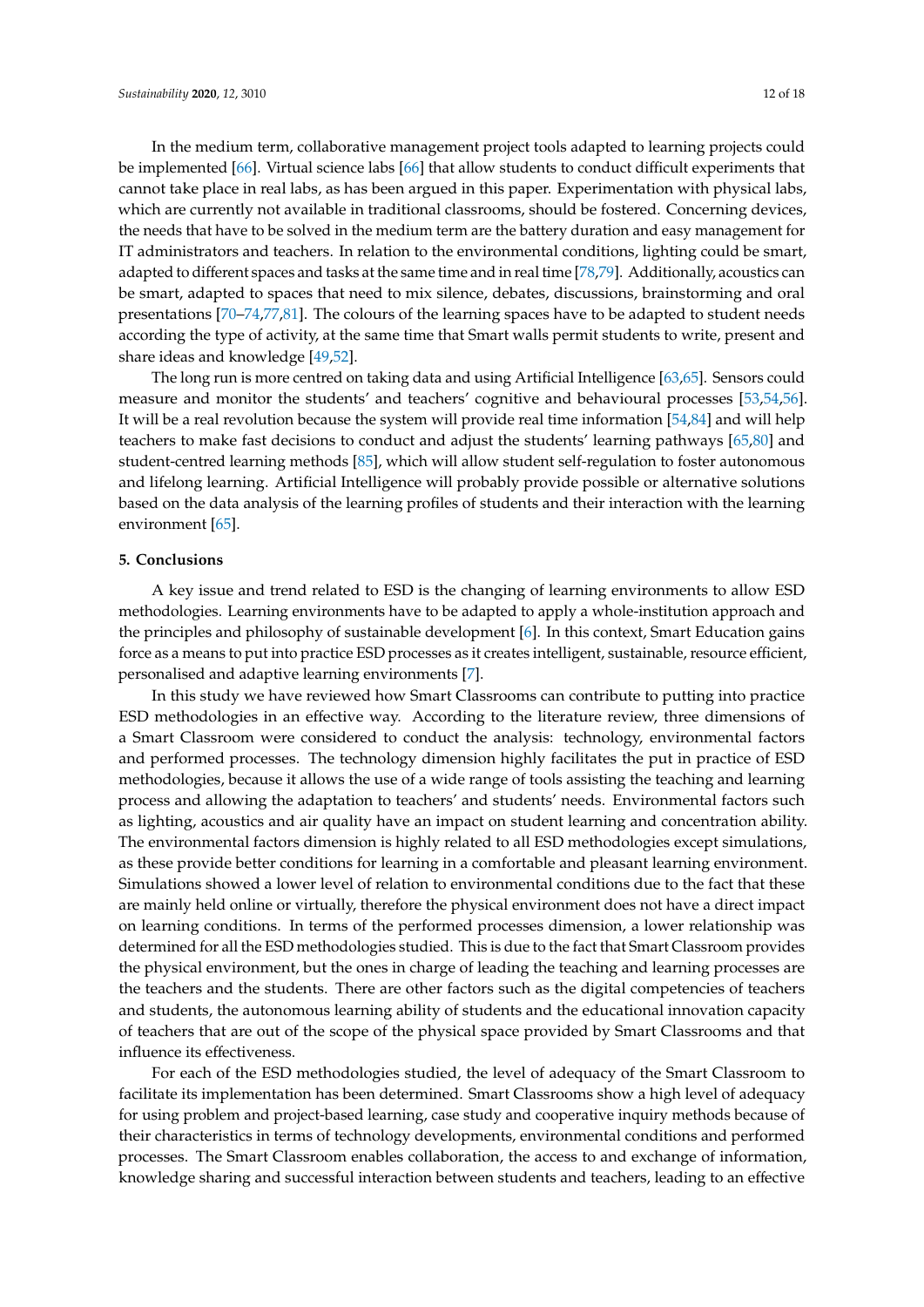implementation of ESD processes and methodologies. Conversely, Simulation is the ESD methodology which showed the lowest level of adequacy with the Smart Classroom. The Smart Classroom is a physical environment, while simulations in education tend to be held online rather than through face-to-face interactions, mainly due to economic constraints.

It is necessary to implement innovative methodologies that help reframe the learning environment towards ESD. As shown by the results of this analysis, the Smart Classroom has the characteristics to contribute to more personalised and autonomous learning. Additionally, as stated in the previous section, recently conducted research shows that blended-learning and other innovative methodologies such as flipped learning, web-based laboratory practice and visual learning are successful tools to move from classic teaching and learning to web-based labs and autonomous learning [\[92\]](#page-17-10).

One of the limitations of this study is that in the conducted expert analysis, we conceived the Smart Classroom as a space that copes equally with any type of student at any education level. It should be noted that some differences might exist; thus, further empirical research is needed to report on the real effects when using Smart Classrooms with different type of learners, identifying students' and teachers' needs and different education levels.

As the Smart Classroom is a relatively new and emerging research area, in early development, it is a challenge to offer concrete specifications and evidence of its application. In addition, the investment and technical development can also represent a contextual limitation in different regions and countries. Due to these constraints, the creation of Smart Classrooms is still in its infancy, with a limited number of these learning environments worldwide. It is essential to create such learning spaces to empirically explore their impact on the development of student-centred teaching and learning methodologies. Thus, little evidence exists regarding the impact that Smart Classrooms have on the development of sustainability competencies. Further empirical research is needed to explore the influence that the Smart Classroom has in enabling ESD processes and practices.

It must also be acknowledged that the physical environment—the Smart Classroom—is fundamental for rethinking learning, but its effective implementation also depends on the teaching competences and the digital competences of educators [\[90\]](#page-17-8). Therefore, teacher training programmes focused on the correct use of the Smart Classroom and on developing digital competences amongst educators are critical to its successful implementation.

Six key implications for action to create Smart Classrooms that assist the progress of ESD are drawn from the literature review and expert analysis conducted. These include actions that can be implemented immediately and in the short, medium and long term to facilitate ESD Smart Classrooms:

- Experimentation with virtual labs in classrooms that allow students to conduct difficult experiments, which can give students the opportunity to gain scientific knowledge from practice.
- The creation of learning environments that use resources efficiently: sustainable energy consumption and the smart control of temperature that ensures that it is between the right parameters for learning.
- The use of sustainable mobile devices with large battery durations, easy and fast recharging, and remote management.
- Putting in place flexible and versatile furniture that facilitates different types of task and the use of mobile devices such as smart walls, where students can write, present and share ideas, and co-create knowledge.
- Assuring optimal environmental conditions for learning. Air quality control (e.g., oxygen levels), a natural lighting system combined with dynamic artificial lighting adapted to different spaces and tasks at the same time and in real time, and smart acoustics controls adapted to spaces that need to mix silence, debates, discussions, brainstorming and oral presentations.
- The innovative use of ICT in education such as with collaborative and cooperative tools for students, teachers and parents; collaborative management project tools; cloud storage with easy access to manage information from anywhere and all of the devices; collaborative data software tools and collaborative writing tools that allow knowledge sharing.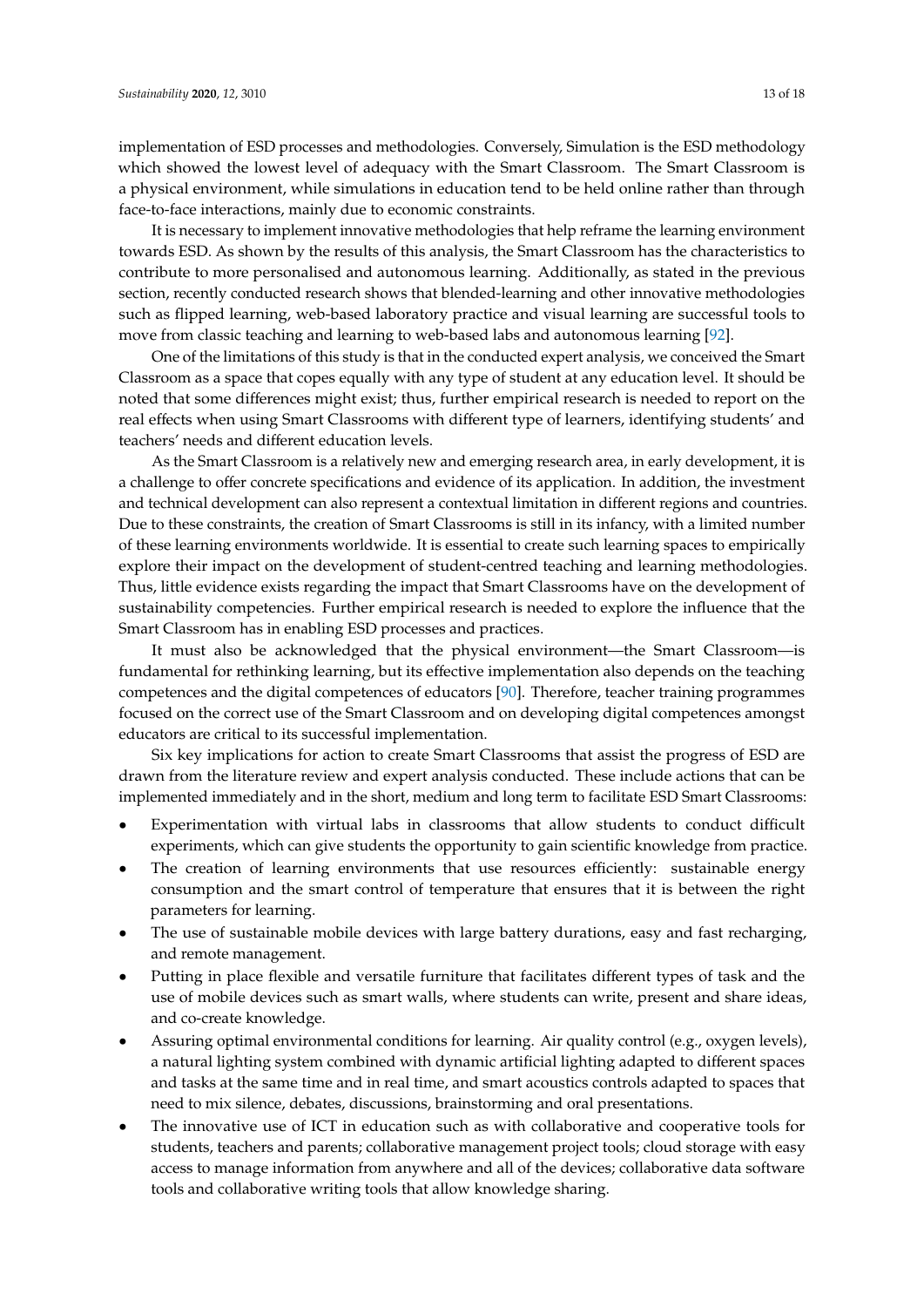Furthermore, to rethink and redesign learning spaces for ESD, it is essential to develop smart learning environments that are flexible and sustainable themselves. This involves creating learning spaces that allow an efficient use of resources, the creation of optimal environmental conditions, and the innovative use of ICT and the adaptation of furniture to engage students in real ESD processes and help them to develop sustainability competencies.

**Author Contributions:** The authors have equally contributed to this work, conceptualising and designing the study, conducting the literature review and expert analysis, discussing results and drawing conclusions. All authors have read and agreed to the published version of the manuscript.

**Funding:** This research was partially funded by the Secretaria d'Universitats i Recerca del Departament d'Economia i Coneixement de la Generalitat de Catalunya, the European Union (EU) and the European Social Fund (ESF), grant number 2017 FI\_B 00085.

**Acknowledgments:** Gisela Cebrián is a Serra Húnter Fellow.

**Conflicts of Interest:** The authors declare no conflict of interest.

# **References**

- <span id="page-13-0"></span>1. UNESCO. *United Nations Decade of Education for Sustainable Development (2005–2014): Draft International Implementation Scheme*; UNESCO: Paris, France, 2005; Available online: http://[portal.unesco.org](http://portal.unesco.org/education/en/file_download.php/e13265d9b948898339314b001d91fd01draftFinal+IIS.pdf)/education/en/ file\_download.php/[e13265d9b948898339314b001d91fd01draftFinal](http://portal.unesco.org/education/en/file_download.php/e13265d9b948898339314b001d91fd01draftFinal+IIS.pdf)+IIS.pdf (accessed on 10 November 2011).
- <span id="page-13-1"></span>2. United Nations. The Future We Want: Outcome Document Adopted at Rio+20. Available online: http://[www.](http://www.uncsd2012.org/content/documents/727The%20Future%20We%20Want%2019%20June%201230pm.pdf) uncsd2012.org/content/documents/[727The%20Future%20We%20Want%2019%20June%201230pm.pdf](http://www.uncsd2012.org/content/documents/727The%20Future%20We%20Want%2019%20June%201230pm.pdf) (accessed on 15 September 2012).
- <span id="page-13-2"></span>3. United Nations. Transforming our world: The 2030 Agenda for Sustainable Development. Resolution Adopted by the General Assembly on 25 September 2015 (A/70/L.1). 2015. Available online: [http:](http://sustainabledevelopment.un.org/post2015/transformingourworld) //[sustainabledevelopment.un.org](http://sustainabledevelopment.un.org/post2015/transformingourworld)/post2015/transformingourworld (accessed on 1 December 2018).
- <span id="page-13-3"></span>4. Cotton, D.; Winter, J. It's Not Just Bits of Paper and Light Bulbs': A Review of Sustainability Pedagogies and their Potential for Use in Higher Education. In *Sustainability Education: Perspectives and Practice Across Higher Education*; Jones, P., Selby, D., Sterling, S., Eds.; Earthscan: London, UK, 2010; pp. 39–54.
- <span id="page-13-4"></span>5. Sterling, S. Higher education, sustainability, and the role of systemic learning. In *Higher Education and the Challenge of Sustainability: Problematics, Promise and Practice*; Corcoran, P.B., Wals, A.E.J., Eds.; Kluwer Academic Publishers: Dordrecht, UK, 2004; pp. 49–70.
- <span id="page-13-5"></span>6. Leicht, A.; Heiss, J.; Byun, W.J. *Issues and Trends in Education for Sustainable Development*; UNESCO: Paris, France, 2018; Available online: https://[unesdoc.unesco.org](https://unesdoc.unesco.org/ark:/48223/pf0000261445)/ark:/48223/pf0000261445 (accessed on 10 December 2019).
- <span id="page-13-6"></span>7. Zhu, Z.T.; Yu, M.H.; Riezebos, P. A research framework of smart education. *Smart Learn. Environ.* **2016**. [\[CrossRef\]](http://dx.doi.org/10.1186/s40561-016-0026-2)
- <span id="page-13-7"></span>8. UNESCO. *UNESCO World Conference on Education for Sustainable Development: Bonn Declaration; UNESCO:* Paris, France, 2009; Available online: http://[www.esd-world-conference-2009.org](http://www.esd-world-conference-2009.org/fileadmin/download/ESD2009_BonnDeclaration080409.pdf)/fileadmin/download/ [ESD2009\\_BonnDeclaration080409.pdf](http://www.esd-world-conference-2009.org/fileadmin/download/ESD2009_BonnDeclaration080409.pdf) (accessed on 15 November 2011).
- <span id="page-13-8"></span>9. UNESCO. *Education for Sustainable Development Goals: Learning Objectives*; UNESCO: Paris, France, 2017; Available online: http://[unesdoc.unesco.org](http://unesdoc.unesco.org/images/0024/002474/247444e.pdf)/images/0024/002474/247444e.pdf (accessed on 3 December 2018).
- <span id="page-13-9"></span>10. Huckle, J.; Sterling, S. (Eds.) *Education for Sustainability*; Earthscan Publications Limited: London, UK, 1996.
- <span id="page-13-10"></span>11. Tilbury, D. Environmental Education for Sustainability: A force for change in Higher Education. In *Higher Education and the Challenge of Sustainability: Problematics, Promise and Practice*; Corcoran, P.B., Wals, A.E.J., Eds.; Kluwer Academic Publishers: Dordrecht, Netherlands, 2004; pp. 97–112.
- <span id="page-13-11"></span>12. Tilbury, D. *Education for Sustainable Development: An Expert Review of Processes and Learning*; UNESCO: Paris, France, 2011; Available online: http://[unesdoc.unesco.org](http://unesdoc.unesco.org/images/0019/001914/191442e.pdf)/images/0019/001914/191442e.pdf (accessed on 16 September 2011).
- <span id="page-13-12"></span>13. Cebrián, G.; Junyent, M. Competencies in education for sustainable development: Exploring the student teachers' views. *Sustainability* **2015**, *7*, 2768–2786. [\[CrossRef\]](http://dx.doi.org/10.3390/su7032768)
- 14. Mochizuki, Y.; Fadeeva, Z. Competences for sustainable development and sustainability: Significance and challenges for ESD. *Int. J. Sustain. Higher Educ.* **2010**, *11*, 391–403. [\[CrossRef\]](http://dx.doi.org/10.1108/14676371011077603)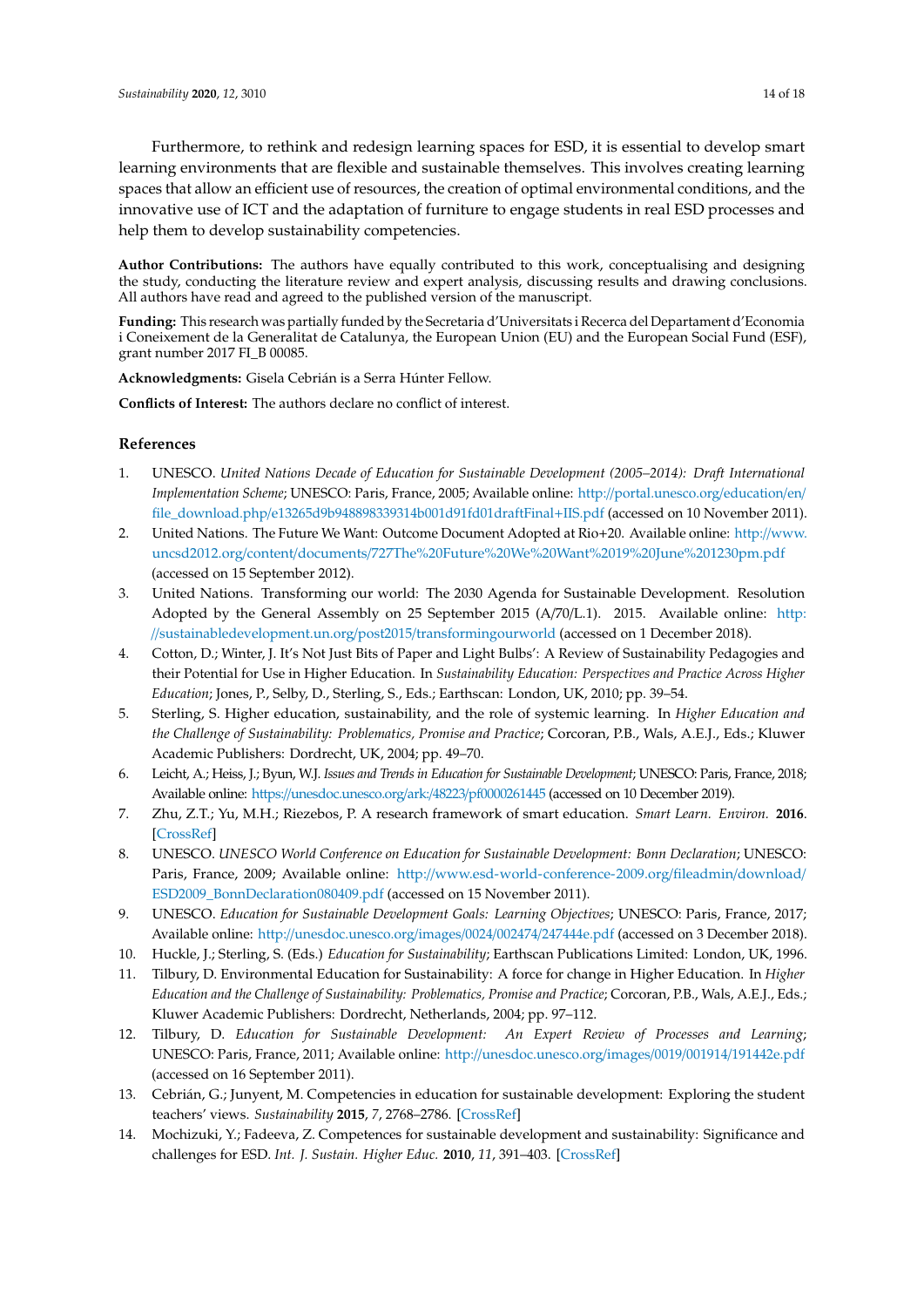- <span id="page-14-12"></span>15. Sipos, Y.; Battisti, B.; Grimm, K. Achieving Transformative Sustainability Learning: Engaging Head, Hands and Heart. *Int. J. Sustain. Higher Educ.* **2008**, *9*, 68–86. [\[CrossRef\]](http://dx.doi.org/10.1108/14676370810842193)
- <span id="page-14-0"></span>16. Weik, A.; Withycombe, L.; Redman, C.L. Key competencies in sustainability: A reference framework for academic program development. *Sustain. Sci.* **2011**, *6*, 203–218. [\[CrossRef\]](http://dx.doi.org/10.1007/s11625-011-0132-6)
- <span id="page-14-1"></span>17. Rieckmann, M. Future-oriented higher education: Which key competencies should be fostered through university teaching and learning? *Futures* **2012**, *44*, 127–135. [\[CrossRef\]](http://dx.doi.org/10.1016/j.futures.2011.09.005)
- <span id="page-14-2"></span>18. Lozano, R.; Merrill, M.Y.; Sammalisto, K.; Ceulemans, K.; Lozano, F.J. Connecting competences and pedagogical approaches for sustainable development in higher education: A literature review and framework proposal. *Sustainability* **2017**, *9*, 1–15. [\[CrossRef\]](http://dx.doi.org/10.3390/su9101889)
- <span id="page-14-3"></span>19. Mulder, K.F.; Segalàs, J.; Ferrer-Balas, D. Educating engineers for/in sustainable development? What we knew, what we learned, and what we should learn. *Int. J. Sustain. Higher Educ.* **2012**, *13*, 211–218. [\[CrossRef\]](http://dx.doi.org/10.1108/14676371211242535)
- <span id="page-14-4"></span>20. UNECE. *Learning for the Future: Competences in Education for Sustainable Development*; UNECE: Geneva, Switzwerland, 2012; Available online: http://www.unece.org/fileadmin/DAM/env/esd/[ESD\\_Publications](http://www.unece.org/fileadmin/DAM/env/esd/ESD_Publications/Competences_Publication.pdf)/ [Competences\\_Publication.pdf](http://www.unece.org/fileadmin/DAM/env/esd/ESD_Publications/Competences_Publication.pdf) (accessed on 13 February 2013).
- <span id="page-14-5"></span>21. UNECE. Learning from Each Other: The UNECE Strategy for Education for Sustainable Development, Geneva, Switzerland. 2009. Available online: http://[sustainabledevelopment.un.org](http://sustainabledevelopment.un.org/content/documents/798ece5.pdf)/content/documents/798ece5.pdf (accessed on 21 February 2011).
- <span id="page-14-6"></span>22. Engineering Council. *Guidance on Sustainability for the Engineering Profession*; Engineering Council: London, UK, 2013.
- <span id="page-14-7"></span>23. Barth, M.; Rieckmann, M. State of the art in research on higher education for sustainable development. In *Routledge Handbook of Higher Education for Sustainable Development*; Barth, M., Michelsen, G., Rieckmann, M., Thomas, I., Eds.; Routledge: London, UK, 2016; pp. 100–113.
- <span id="page-14-8"></span>24. Sterling, S.; Glasser, H.; Rieckmann, M.; Warwick, P. "More than scaling up": A critical and practical inquiry into operationalizing sustainability competencies. In *Envisioning Futures for Environmental and Sustainability Education*; Corcoran, P.B., Weakland, J.P., Wals, A.E.J., Eds.; Wageningen Academic Publishers: Wageningen, The Netherlands, 2017; pp. 153–168.
- <span id="page-14-9"></span>25. Cotton, D.; Bailey, I.; Warren, M.; Bissell, S. Revolutions and second-best solutions: Education for sustainable development in higher education. *Stud. High. Educ.* **2009**, *34*, 719–733. [\[CrossRef\]](http://dx.doi.org/10.1080/03075070802641552)
- <span id="page-14-10"></span>26. Ryan, A.; Cotton, D. Times of change: Shifting pedagogy and curricula for future sustainability. In *The Sustainable University: Progress and Prospects*; Sterling, S., Maxey, L., Luna, H., Eds.; Routledge: Abingdon, UK, 2013; pp. 151–167.
- <span id="page-14-11"></span>27. Tejedor, G.; Segalàs, J.; Barrón, A.; Fernández-Morilla, M.; Fuertes, M.T.; Ruiz-Morales, J.; Gutiérrez, I.; García-González, E.; Aramburuzabala, P.; Hernández, A. Didactic Strategies to Promote Competencies in Sustainability. *Sustainability* **2019**, *11*, 2086. [\[CrossRef\]](http://dx.doi.org/10.3390/su11072086)
- <span id="page-14-13"></span>28. Moore, J. Barriers and pathways to creating sustainability education programs: Policy, rhetoric and reality. *Environ. Educ. Res.* **2005**, *11*, 537–555. [\[CrossRef\]](http://dx.doi.org/10.1080/13504620500169692)
- <span id="page-14-14"></span>29. Wals, A.E.J. Mirroring, Gestaltswitching and transformative social learning. Stepping stones for developing sustainability competence. *Int. J. Sustain. Higher Educ.* **2010**, *11*, 380–390. [\[CrossRef\]](http://dx.doi.org/10.1108/14676371011077595)
- <span id="page-14-15"></span>30. Mezirow, J. Transformative Learning Theory. In *Transformative Learning in Practice: Insights from Community, Workplace and Higher Education*; Mezirow, J., Taylor, E.W., Eds.; Jossey-Bass: San Francisco, CA, USA, 2009; pp. 18–32.
- <span id="page-14-16"></span>31. Thomas, I. Critical Thinking, Transformative Learning, Sustainable Education, and Problem-Based Learning in Universities. *Journal of Transformative Education* **2009**, *7*, 245–264. [\[CrossRef\]](http://dx.doi.org/10.1177/1541344610385753)
- <span id="page-14-17"></span>32. Bessant, S.; Bailey, P.; Robinson, Z.; Ormerod, M.; Tomkinson, C.B.; Tomkinson, R.; Boast, R. *Problem-Based Learning: A Case Study of Sustainability Education. A Toolkit for University Educators*; 2013; Available online: http://www.keele.ac.uk/media/keeleuniversity/group/hybridpbl/[PBL\\_ESD\\_Case%20Study\\_](http://www.keele.ac.uk/media/keeleuniversity/group/hybridpbl/PBL_ESD_Case%20Study_Bessant,%20et%20al.%202013.pdf) [Bessant,%20et%20al.%202013.pdf](http://www.keele.ac.uk/media/keeleuniversity/group/hybridpbl/PBL_ESD_Case%20Study_Bessant,%20et%20al.%202013.pdf) (accessed on 10 October 2013).
- <span id="page-14-18"></span>33. Brundiers, K.; Wiek, A.; Redman, C.L. Real-world learning opportunities insustainability: From classroom into the real world. *Int. J. Sust. Higher Ed.* **2010**, *11*, 308–324. [\[CrossRef\]](http://dx.doi.org/10.1108/14676371011077540)
- <span id="page-14-19"></span>34. Wiek, A.; Xiong, A.; Brundiers, K.; van der Leeuw. Integrating problem- and project-based learning into sustainability programs: A case study on the School of Sustainability at Arizona State University. *Int. J. Sust. Higher Ed.* **2014**, *15*, 431–449. [\[CrossRef\]](http://dx.doi.org/10.1108/IJSHE-02-2013-0013)
- <span id="page-14-20"></span>35. Sprain, L.; Timpson, W.M. Pedagogy for Sustainability Science: Case-Based Approaches for Interdisciplinary Instruction. *Environ. Commun. A J. Nature Cult.* **2012**, *6*, 532–550. [\[CrossRef\]](http://dx.doi.org/10.1080/17524032.2012.714394)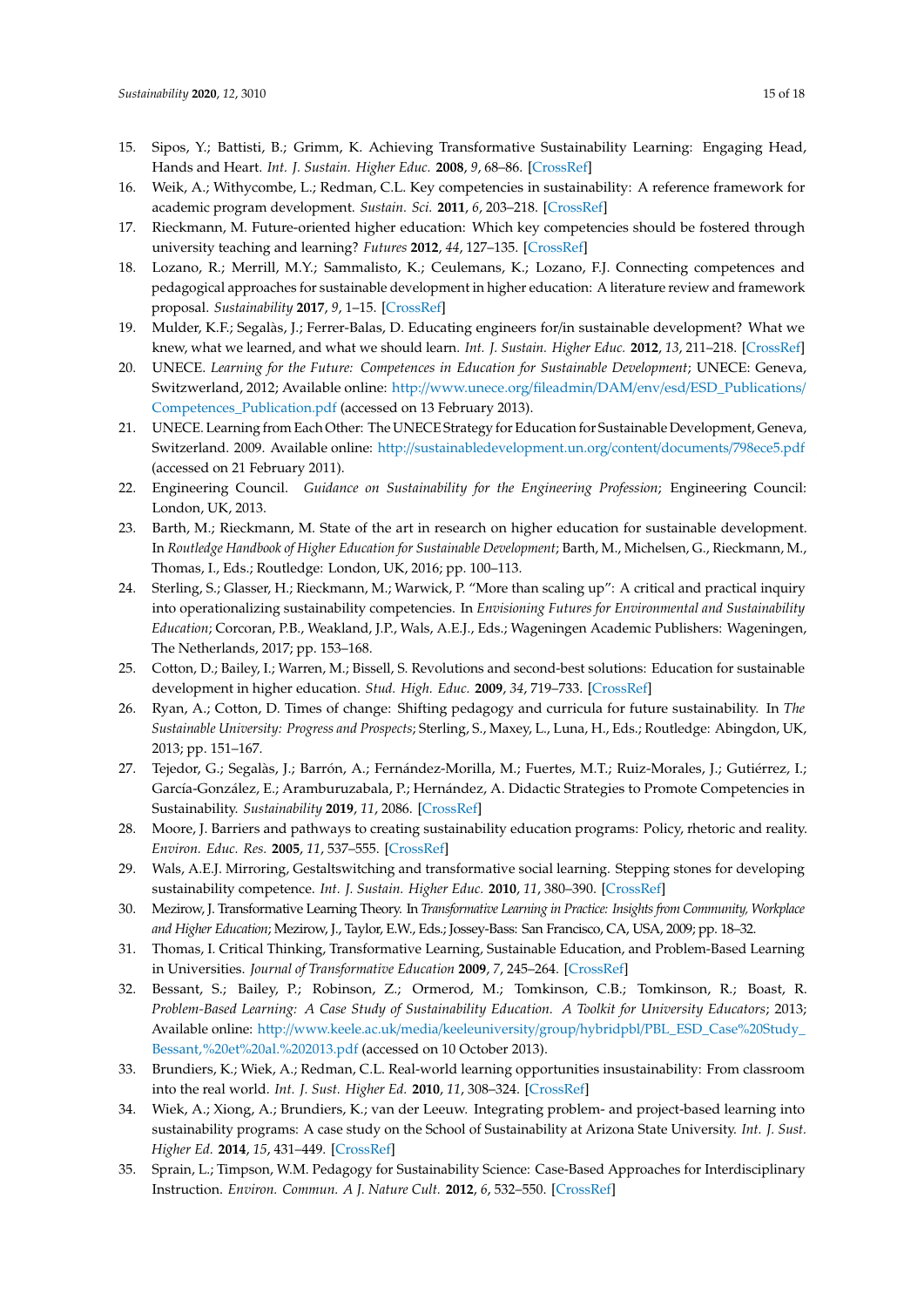- <span id="page-15-0"></span>36. Scholz, R.; Lang, D.; Wiek, A.; Walter, A.; Stauffacher, M. Transdisciplinary case studies as a means of sustainability learning: Historical framework and theory. *Int. J. Sustain. Higher Edu.* **2006**, *7*, 226–251. [\[CrossRef\]](http://dx.doi.org/10.1108/14676370610677829)
- <span id="page-15-1"></span>37. Coghlan, D.; Brannick, T. *Action Research in Your Own Organization*, 2nd ed.; SAGE Publications Ltd: London, UK, 2005.
- <span id="page-15-2"></span>38. Huang, R.; Yang, J.; Zheng, L. The Components and Functions of Smart Learning Environments for Easy, Engaged and Effective Learning. *Int. J. Educ. Media Tech.* **2013**, *7*, 4–14.
- <span id="page-15-3"></span>39. Koper, R. Conditions for effective smart learning environments. *Smart Learn. Environ.* **2014**, *1*, 5. [\[CrossRef\]](http://dx.doi.org/10.1186/s40561-014-0005-4)
- <span id="page-15-4"></span>40. Spector, J.M. Conceptualizing the emerging field of smart learning environments. *Smart Learn. Environ.* **2014**. [\[CrossRef\]](http://dx.doi.org/10.1186/s40561-014-0002-7)
- <span id="page-15-5"></span>41. Price, J.K. Transforming learning for the smart learning environment: Lessons learned from the Intel education initiatives. *Smart Learn. Environ.* **2015**, *2*, 16. [\[CrossRef\]](http://dx.doi.org/10.1186/s40561-015-0022-y)
- <span id="page-15-6"></span>42. Boulanger, D.; Seanosky, J.; Kumar, V.; Kinshuk; Panneerselvam, K.; Thamarai , S.S. Smart learning analytics. In *Emerging Issues in Smart Learning*; Chen, G., Kumar, V., Kinshuk, H., Kong, S.C., Eds.; Springer: Berlin, Germany, 2015. [\[CrossRef\]](http://dx.doi.org/10.1007/978-3-662-44188-6_39)
- <span id="page-15-7"></span>43. Ouf, S.; Abd Ellatif, M.; Salama, S.E.; Helmy, Y. A proposed paradigm for smart learning environment based on semantic web. *Comput. Hum. Behav.* **2017**, *72*, 796–818. [\[CrossRef\]](http://dx.doi.org/10.1016/j.chb.2016.08.030)
- <span id="page-15-8"></span>44. Mogas, J.; Palau, R.; Sanromà, M.; Lázaro, J.L. Smart classroom, an inclusive space to attend to educational diversity. In *Inclusión y Diversidad: Intervenciones Socioeducativas*; El Homrani, M., Báez, D.E., Ávalos, I., Eds.; Wolters Kluwer: Alphen aan den Rijn, Netherlands, 2019; ISBN 978-84-120181-3-4.
- <span id="page-15-9"></span>45. Webster, C.B.; Dunn, B.C. Creating a model of sustainability through the design, construction, and operations of a new high school. *J. Green Build.* **2011**, *6*, 1–20. [\[CrossRef\]](http://dx.doi.org/10.3992/jgb.6.3.1)
- 46. Dorizas, P.V.; Assimakopoulos, M.N.; Santamouris, M. A holistic approach for the assessment of the indoor environmental quality, student productivity, and energy consumption in primary schools. *Environ. Monit. Assess.* **2015**, *187*, 259. [\[CrossRef\]](http://dx.doi.org/10.1007/s10661-015-4503-9)
- <span id="page-15-10"></span>47. De Angelis, E.; Ciribini, A.L.C.; Tagliabue, L.C.; Paneroni, M. The Brescia Smart Campus Demonstrator. Renovation toward a zero Energy Classroom Building. *Procedia Engineer.* **2015**, *118*, 735–743. [\[CrossRef\]](http://dx.doi.org/10.1016/j.proeng.2015.08.508)
- <span id="page-15-11"></span>48. Palau, R.; Mogas, J. Systematic literature review for a characterization of the smart learning environments. In *Propuestas Multidisciplinares de Innovación e Intervención Educativa*; Cruz, A.M., Aguilar, A.I., Eds.; Universidad Internacional de Valencia: Valencia, Spain, 2019; pp. 55–71. ISBN 978-84-09-07242-2.
- <span id="page-15-12"></span>49. Al-Sharhan, S. Smart classrooms in the context of technology-enhanced learning (TEL) environments: A holistic approach. In *Transforming Education in the Gulf Region: Emerging Learning Technologies and Innovative Pedagogy for the 21st Century*; Alshahrani, K., Ally, M., Eds.; Routledge: Abingdon-on-Thames, UK, 2017.
- <span id="page-15-13"></span>50. Alelaiwi, A.; Alghamdi, A.; Shorfuzzaman, M.; Rawashdeh, M.; Hossain, M.S.; Muhammad, G. Enhanced engineering education using smart class environment. *Comput. Hum. Behav.* **2015**, *51*, 852–856. [\[CrossRef\]](http://dx.doi.org/10.1016/j.chb.2014.11.061)
- <span id="page-15-14"></span>51. Liu, D.; Huang, R.; Wosinski, M. *Smart Learning in Smart Cities*; Springer: Berlin, Germany, 2017. [\[CrossRef\]](http://dx.doi.org/10.1007/978-981-10-4343-7)
- <span id="page-15-15"></span>52. MacLeod, J.; Hao-Yang, H.; Zhu, S.; Lee, Y.H. Understanding students' preferences towards the smart classroom learning environment: Development and validation of an instrument. *Comput. Educ.* **2018**, *122*, 80–91. [\[CrossRef\]](http://dx.doi.org/10.1016/j.compedu.2018.03.015)
- <span id="page-15-16"></span>53. Kim, Y.; Soyata, T.; Behnagh, R. Towards Emotionally Aware AI Smart Classroom: Current Issues and Directions for Engineering and Education. *IEEE ACCESS* **2018**, *6*, 5308–5331. [\[CrossRef\]](http://dx.doi.org/10.1109/ACCESS.2018.2791861)
- <span id="page-15-17"></span>54. Kinshuk; Chen, N.S.; Cheng, I.L.; Chew, S.W. Evolution is not enough: Revolutionizing Current Learning Environments to Smart Learning Environments. *Int. Artif. Int. Educ. Soc.* **2016**, *26*, 561–581. [\[CrossRef\]](http://dx.doi.org/10.1007/s40593-016-0108-x)
- <span id="page-15-18"></span>55. ElMrabet, H.; AitMoussa, A. Research and Design of SmartManagement System in Classroom. In Proceedings of the ACM Mediterranean Symposium on Smart City Applications (SCAMS'17), Tangier, Morocco, 25–27 October 2017. [\[CrossRef\]](http://dx.doi.org/10.1145/3175628.3175645)
- <span id="page-15-19"></span>56. Uskov, V.L.; Bakken, J.P.; Pandey, A. The Ontology of Next Generation Smart Classrooms. In *Smart Education and Smart e-Learning*; Smart Innovation, Systems and Technologies; Uskov, V.L., Howlett, R.J., Jain, L.C., Eds.; Springer: Cham, Switzerland, 2015. [\[CrossRef\]](http://dx.doi.org/10.1007/978-3-319-19875-0_1)
- <span id="page-15-20"></span>57. Korozi, M.; Leonidis, A.; Antona, M.; Stephanidis, C. LECTOR: Towards Reengaging Students in the Educational Process Inside Smart Classrooms. In *Intelligent Human Computer Interaction*; Lect. N. Comp. Science; Horain, P., Achard, C., Mallem, M., Eds.; Springer: Cham, Switzerland, 2017; pp. 137–149. [\[CrossRef\]](http://dx.doi.org/10.1007/978-3-319-72038-8_11)
- <span id="page-15-21"></span>58. Negron, T.P.; Graves, C.A. Classroom Attentiveness Classification Tool (ClassACT): The System Introduction. *2017 IEEE Int. Conf. Per. Com.* **2017**. [\[CrossRef\]](http://dx.doi.org/10.1109/PERCOMW.2017.7917513)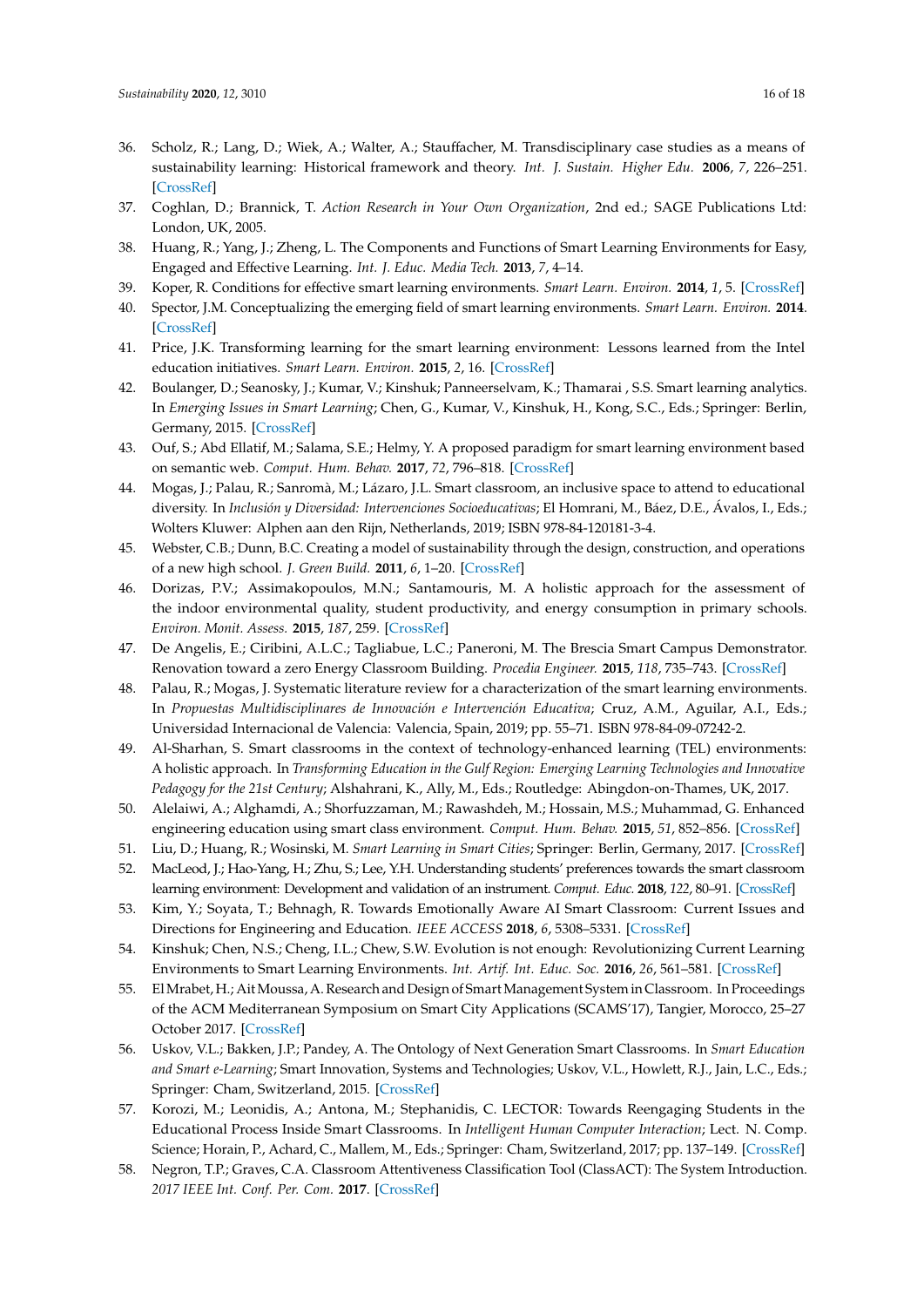- <span id="page-16-0"></span>59. Pirahandeh, M.; Kim, D.H. Energy-aware and intelligent storage features for multimedia devices in smart classroom. *Multimed. Tools Appl.* **2017**, *76*, 1139–1157. [\[CrossRef\]](http://dx.doi.org/10.1007/s11042-015-3019-1)
- <span id="page-16-1"></span>60. Li, X.; Du, L.; Ma, X. Big Data Analytics and Smart Service Tool: "Smart Learning Partner" Platform. In *Challenges and Solutions in Smart Learning*; Chang, M., Ed.; Springer: Berlin, Germany, 2018. [\[CrossRef\]](http://dx.doi.org/10.1007/978-981-10-8743-1_20)
- <span id="page-16-2"></span>61. Jormanainen, I.; Toivonen, T.; Nivalainen, V. A Smart Learning Environment for Environmental Education. In *Challenges and Solutions in Smart Learning*; Chang, M., Ed.; Springer: Berlin, Germany, 2018. [\[CrossRef\]](http://dx.doi.org/10.1007/978-981-10-8743-1_2)
- <span id="page-16-3"></span>62. Jemni, M.; Khribi, M.K. The ALECSO Smart Learning Framework. In *Innovations in Smart Learning*; Popescu, E., Kinshuk, Khribi, M.K., Huang, R., Jemni, M., Chen, N.S., Sampson, D.G., Eds.; Springer: Berlin, Germany, 2017. [\[CrossRef\]](http://dx.doi.org/10.1007/978-981-10-2419-1_14)
- <span id="page-16-4"></span>63. Aguilar, J.; Sánchez, M.; Cordero, J.; Valdiviezo-Díaz, P.; Barba-Guamán, L.; Chamba-Eras, L. Learning analytics tasks as services in smart classrooms. *Universal Access Inf.* **2017**, *17*, 693–709. [\[CrossRef\]](http://dx.doi.org/10.1007/s10209-017-0525-0)
- <span id="page-16-5"></span>64. Freigang, S.; Schlenker, L.; Köhler, T. An interdisciplinary Framework for Designing Smart Learning Environments. In *Challenges and Solutions in Smart Learning*; Chang, M., Ed.; Springer: Berlin, Germany, 2018. [\[CrossRef\]](http://dx.doi.org/10.1007/978-981-10-8743-1_3)
- <span id="page-16-6"></span>65. Chan, E.K.F.; Othman, M.A.; Abdul-Razak, M.A. IoT Based Smart Classroom System. *J. Telecommun. Elec. Comp. Eng.* **2017**, *9*, 95–101.
- <span id="page-16-7"></span>66. Isaksson, E.; Naeve, A.; Lefrère, P.; Wild, F. Towards a reference architecture for smart and personal learning environments. In *Innovations in Smart Learning*; Popescu, E., Khribi, M.K., Huang, R., Jemni, M., Chen, N.S., Sampson, D.G., Eds.; Springer: Berlin, Germany, 2017. [\[CrossRef\]](http://dx.doi.org/10.1007/978-981-10-2419-1_13)
- <span id="page-16-8"></span>67. Mott, M.S.; Robinson, D.H.; Williams-Black, T.H.; McClelland, S.S. The supporting effects of high luminous conditions on grade 3 oral reading fluency scores. *Springerplus* **2014**. [\[CrossRef\]](http://dx.doi.org/10.1186/2193-1801-3-53)
- <span id="page-16-9"></span>68. Sleegers, P.; Moolenaar, N.; Galetzka, M.; Pruyn, A.; Sarroukh, B.; van der Zande, B. Lighting affects students' concentration positively: Findings from three Dutch studies. *Comp. Polit. Stud.* **2013**, *45*, 1267–1297. [\[CrossRef\]](http://dx.doi.org/10.1177/1477153512446099)
- <span id="page-16-10"></span>69. Choi, K.; Suk, H.J. Dynamic lighting system for the learning environment: Performance of elementary students. *Opt. Express* **2016**, *24*, A907–A916. [\[CrossRef\]](http://dx.doi.org/10.1364/OE.24.00A907)
- <span id="page-16-11"></span>70. Pääkkönen, R.; Vehviläinen, T.; Jokitulppo, J.; Niemi, O.; Nenonen, S.; Vinha, J. Acoustics and new learning environment—A case study. *Appl. Acoust.* **2015**, *100*, 74–78. [\[CrossRef\]](http://dx.doi.org/10.1016/j.apacoust.2015.07.001)
- <span id="page-16-12"></span>71. Secchi, S.; Brambilla, G.; Casini, D.; Cellai, G. A Method to Estimate Students' Exposure to Road Traffic Noise Events. *Environment* **2018**, *5*, 39. [\[CrossRef\]](http://dx.doi.org/10.3390/environments5030039)
- <span id="page-16-13"></span>72. Tristán, E.; Pavón, I.; López, J.M.; Kolosovas-Machuca, E.S. Evaluation of noise environments during daily activities of university students. *Int. J. Occup. Saf. Ergo.* **2016**, *22*, 274–278. [\[CrossRef\]](http://dx.doi.org/10.1080/10803548.2015.1096610)
- <span id="page-16-14"></span>73. Uzelac, A.; Gligoric, N.; Krco, S. System for recognizing lecture quality based on analysis of physical parameters. *Telemat. Inform.* **2018**. [\[CrossRef\]](http://dx.doi.org/10.1016/j.tele.2017.06.014)
- <span id="page-16-15"></span>74. Radosz, J. Research Papers: Global Index of the Acoustic Quality of Classrooms. *Arch. Acoust.* **2013**, *38*. [\[CrossRef\]](http://dx.doi.org/10.2478/aoa-2013-0018)
- <span id="page-16-16"></span>75. Gremp, M.A.; Easterbrooks, S.R. A Descriptive Analysis of Noise in Classrooms across the U.S. and Canada for Children who are Deaf and Hard of Hearing. *Volta Rev.* **2018**, *117*, 5–31. [\[CrossRef\]](http://dx.doi.org/10.17955/tvr.117.1.2.781)
- <span id="page-16-17"></span>76. Kanakri, S.M.; Shepley, M.; Tassinary, L.G.; Varni, J.W.; Fawaz, H.M. An Observational Study of Classroom Acoustical Design and Repetitive Behaviors in Children with Autism. *Environ. Behav.* **2017**, *49*, 847–873. [\[CrossRef\]](http://dx.doi.org/10.1177/0013916516669389)
- <span id="page-16-18"></span>77. Tiesler, G.; Machner, R.; Brokmann, H. Classroom Acoustics and Impact on Health and Social Behaviour. *Energy Proced.* **2015**, *78*, 3108–3113. [\[CrossRef\]](http://dx.doi.org/10.1016/j.egypro.2015.11.765)
- <span id="page-16-19"></span>78. Uzelac, A.; Gligoric, N.; Krco, S. A comprehensive study of parameters in physical environment that impact students' focus during lecture using Internet of Things. *Comput. Hum. Behav.* **2015**, *53*, 427–434. [\[CrossRef\]](http://dx.doi.org/10.1016/j.chb.2015.07.023)
- <span id="page-16-20"></span>79. Ricciardi, P.; Buratti, C. Environmental quality of university classrooms: Subjective and objective evaluation of the thermal, acoustic, and lighting comfort conditions. *Build. Environ.* **2017**, *127*, 23–36. [\[CrossRef\]](http://dx.doi.org/10.1016/j.buildenv.2017.10.030)
- <span id="page-16-21"></span>80. Liu, X.; Huang, R.; Chang, T.W. Design of theoretical model for smart learning. In *State-of-the-Art and Future Directions of Smart Learning*; Li, Y., Chang, M., Kravcik, M., Popescu, E., Huang, R., Kinshuk, Chen, N.S., Eds.; Springer: Berlin, Germany, 2016. [\[CrossRef\]](http://dx.doi.org/10.1007/978-981-287-868-7_9)
- <span id="page-16-22"></span>81. Trematerra, A.; Lombardi, I. Green Materials for Sound Absorption. *Key Eng. Mater.* **2017**, *729*, 63–67. [\[CrossRef\]](http://dx.doi.org/10.4028/www.scientific.net/KEM.729.63)